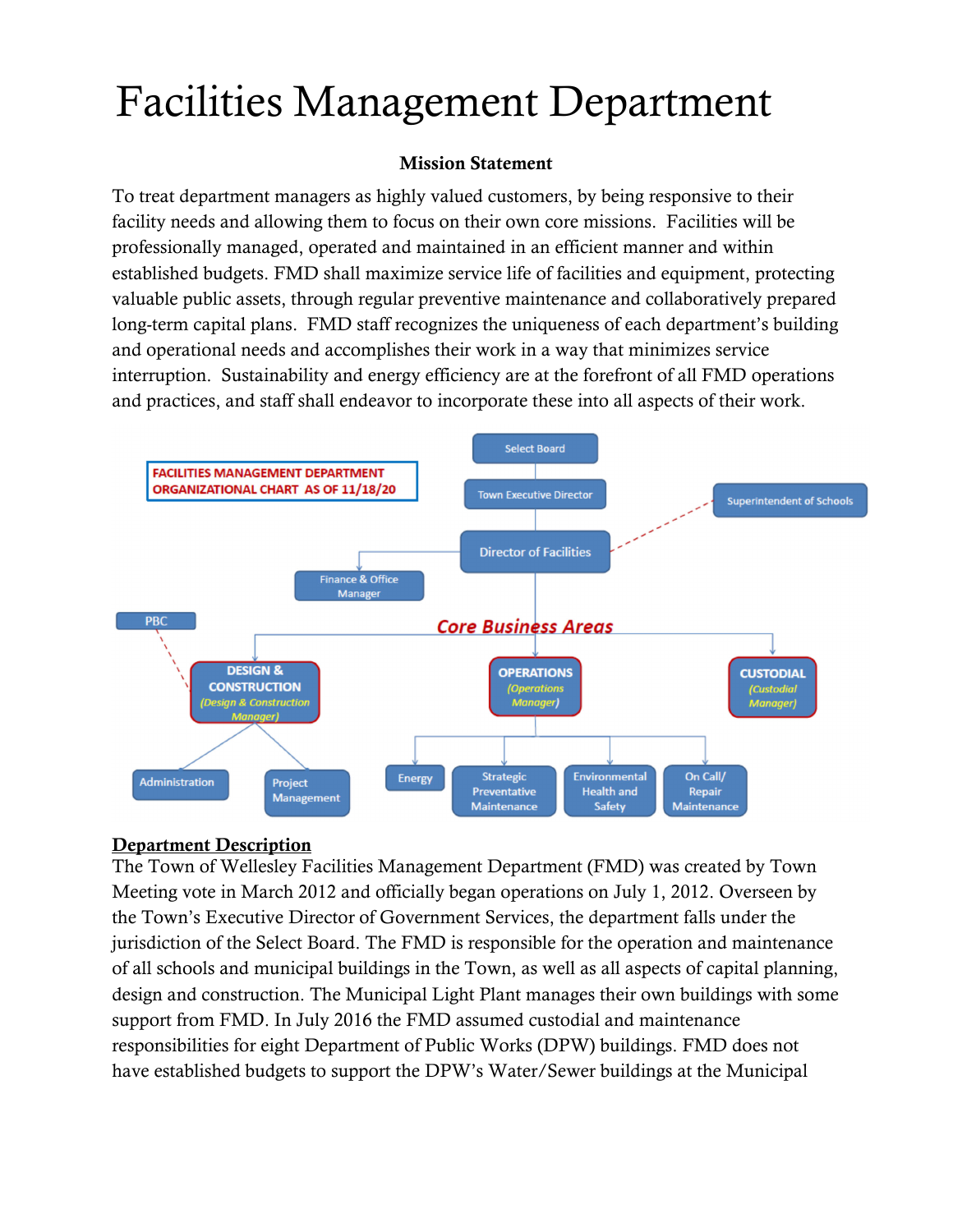Way campus, as these are enterprise funded. Instead, FMD uses a charge back process to account for FMD costs incurred for these buildings.

The FMD is responsible for custodial service, maintenance/operations, capital planning and project management for twenty-nine (29) buildings, totaling over 1.2 million square feet, with a staff of 72.6 FTEs. There is also a 0.50 FTE DPW custodian paid for with enterprise funds not included in this count. The staff currently includes a director, seven managers, eight maintenance technicians, 52.6 FTE custodians, an assistant project manager, an administrative assistant, finance manager and office assistant. The FMD assumed building maintenance and custodial responsibility for the new Tolles-Parsons Senior Center in September 2017. In FY18, the PBC and BOS agreed to move salaries for the two existing PBC staff positions into the FMD's budget. These positions, Project Manager and Assistant Project Manager (formerly Projects Assistant), are primarily assigned to support PBC projects. This organizational change yielded operational efficiencies in the FMD and improved support services to the PBC. The inventory of buildings for which FMD has responsibility includes the ten schools, Field House at Sprague, three libraries, two fire stations, the Police Station, Town Hall, Warren Building, Morses Pond bathhouse and the Senior Center. The DPW buildings for which FMD assumed responsibilities in FY17 are two garages and the administration building on the Municipal Way campus and five buildings at the Recycling and Disposal Facility (RDF). FMD's central office has been located in leased space in an office building at 888 Worcester Street since June 2015, for which the Town secured its second 5-year lease in June 2020.

The organizational structure of the FMD has three core business areas: custodial, operations (maintenance/energy/safety), and design & construction (including capital planning), each of which is overseen by a professional manager that reports to the Facilities Director. Preventive maintenance practices are a focus of the department, as are custodial procedures which incorporate "green cleaning" supplies, equipment, and techniques. Capital projects are identified during planning through a collaborative approach with department heads and school principals. Planning, design and construction is managed within the Department and also through outside design professionals. Building projects costing \$500,000 or more are managed by the Town's Permanent Building Committee (PBC). The FMD's Design & Construction Manager (DCM) leads FMD's efforts in supporting the day-to-day business of the PBC. The FMD's Operations Manager (OM) is also charged with managing energy consumption, with an eye towards sustainability issues. The OM is charged with addressing the changing needs of the department and its focus on preventive maintenance and strategic replacement of building systems, while continuing energy management. Maintenance work is primarily accomplished using FMD staff; however certain work is outsourced based on criteria including cost effectiveness, technical capabilities/specialty work, and backlog. The FMD utilizes a cloud-based, computerized maintenance management system (CMMS) to document and track repairs and preventive maintenance work, and processes approximately 1,500 maintenance work order requests annually.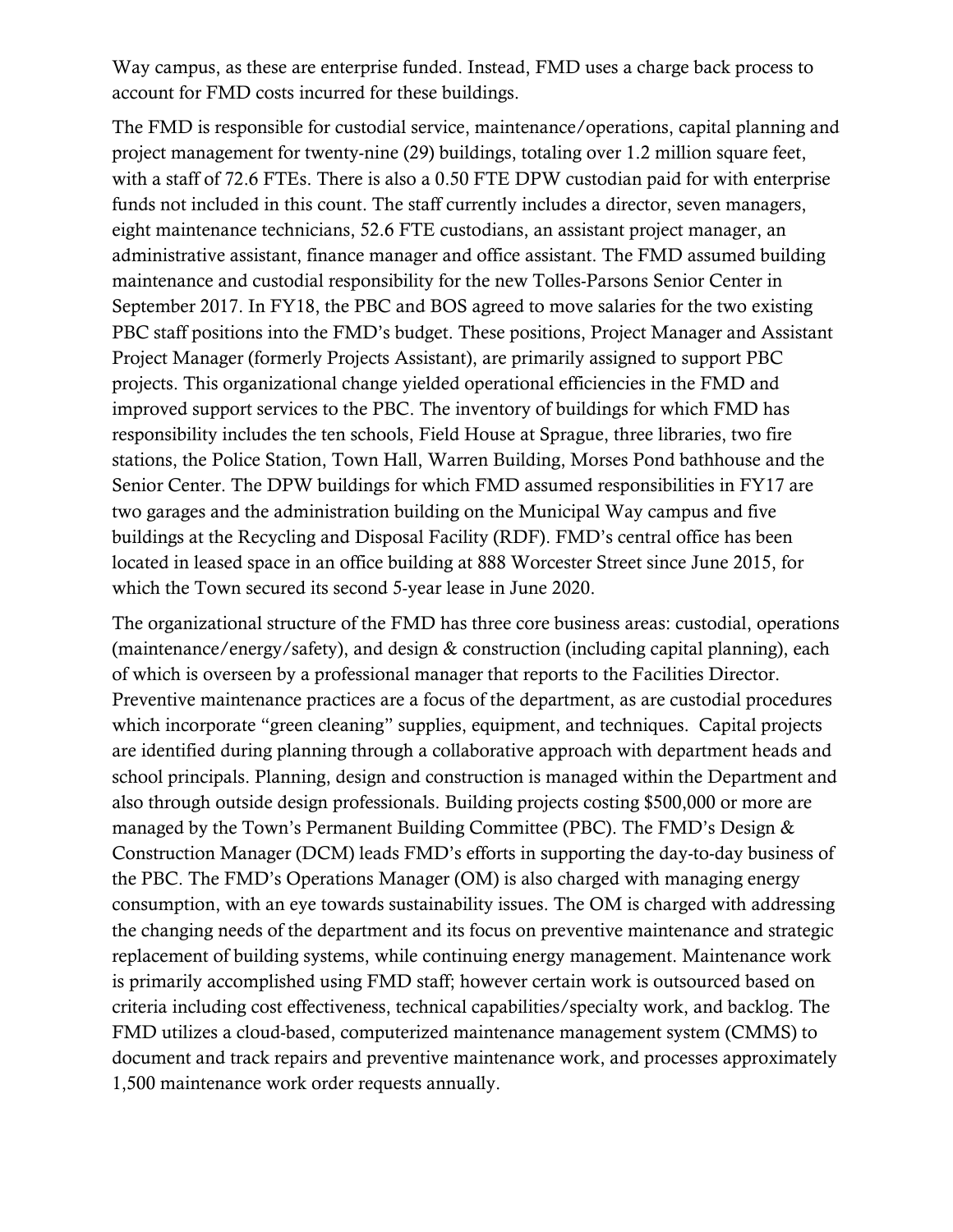FMD staff includes both union and non-union employees. Non-union staff include the managers and central office staff, while all full-time custodians and maintenance staff belong to a union or association (Libraries). The American Federation of State, County, and Municipal Employees (AFSCME), Council 93, Local 49 represents custodians and maintenance in all FMD buildings except the Libraries on collective bargaining issues. Custodians working in the Libraries are members of the Wellesley Free Library Staff Association union. The Library Association agreement and the AFSCME agreement both expire on June 30, 2023.

# FY2023 Goals

FMD's operationally related goals focus on providing the best day-to-day work and learning environments in all twenty-nine of the buildings that we maintain, as evidenced by the national green cleaning award that our custodial team received in 2018. The Design & Construction group will continue to provide day-to-day support to the Permanent Building Committee (PBC) as they continue to make progress on a challenging \$207M building construction program that the Town faces over the next seven-years. Continued successful working through the impacts of the COVID pandemic on our buildings and our staff will remain as another FY23 goal.

Specific goals for FY23 include providing design and construction support services for a number of major building projects including: Hunnewell School construction, Hardy School final design and Town Hall Renovation design. FMD's own Design & Construction team has Owner's Project Manager (OPM) responsibilities on the Town Hall project, and FMD will continue its support of the two major school projects by managing the outsourced OPMs and supporting PBC as the projects enter key phases of design and construction.

Successfully managing the closing of the existing Hunnewell School and deploying custodial staff elsewhere is another goal for FY23. The successful December  $7<sup>th</sup>$  over-ride ballot vote confirmed funding to close the existing Hunnewell School at the end of the school year in June, and then demolish it to make way for the new school. As a result, there will be no utility costs or other expenses carried in the FY23 budget for the Hunnewell. Only personal services budgets will be included in the FY23 budget for the two custodial positions, which will be fully utilized by deploying them to other FMD buildings to cover custodial absences ("man-out" situations) and other staffing needs. The operating budget for the new, larger Hunnewell school will be submitted as part of the FY24 budget, to accommodate the anticipated February 2024 opening of the new school. The first operating budget for the new Hardy school is not expected to be submitted until FY25, as a Septembe4 2024 opening is planned for that school.

#### Total Budget Request

The FMD's FY23 Operating Budget Request provides for the continued successful operation and maintenance of the buildings within its purview. *Overall, we are requesting \$8,721,832, a*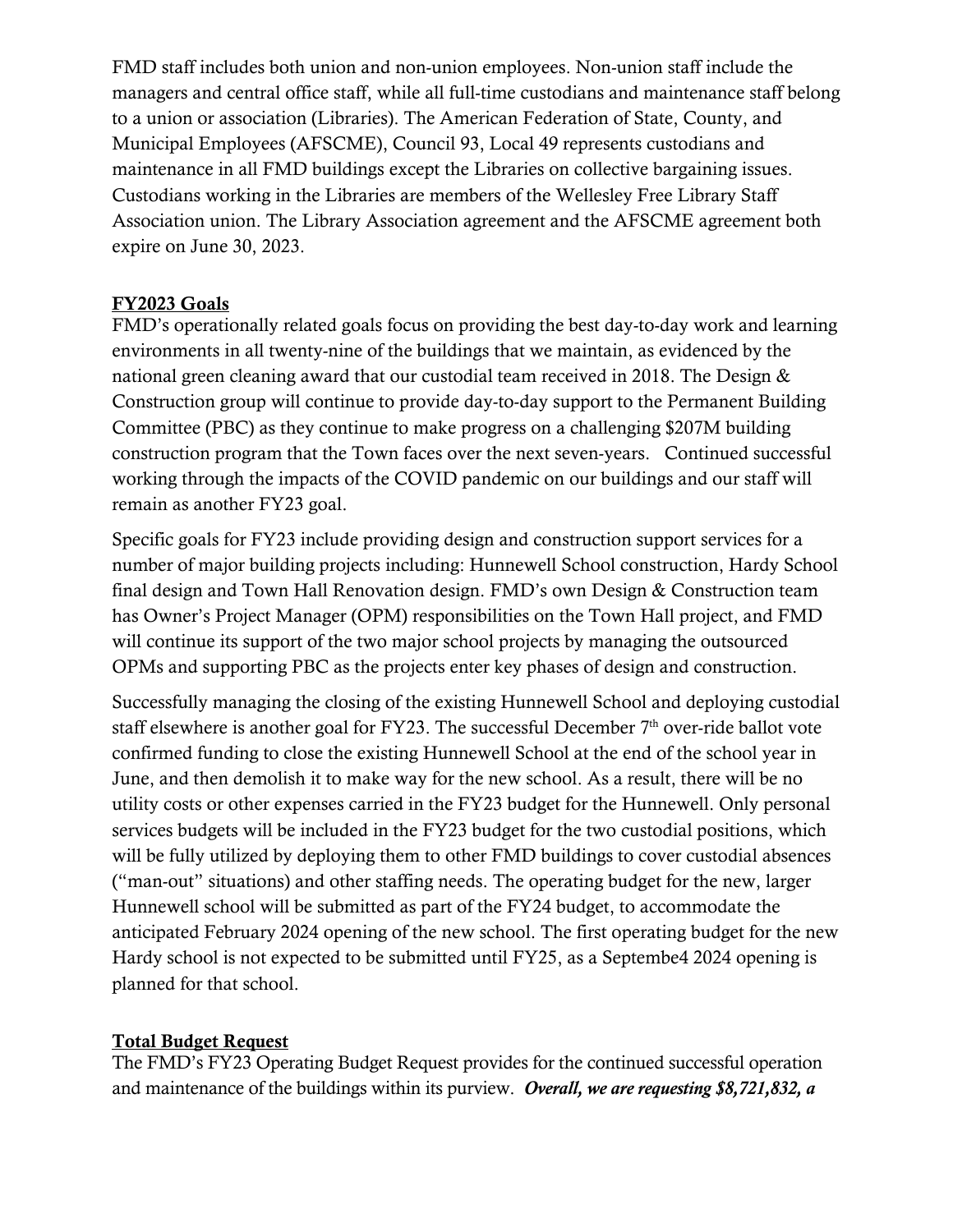*2.64% increase from our FY22 budget, which is within guideline.* While this is favorable, it should also be understood that it was largely due to the significant expense reductions related to the temporary closure of the Hunnewell School. These savings will offset extraordinarily high utility costs, which would have caused this budget to go over guideline. Personal services increase would have been within guideline if not for an oversight in funding part of a union contract settlement in the FY22 budget. The overall budget is considered to be a Base Budget.

Additional information regarding the personal services and expenses components of the budget is provided.

#### Personal Services

# *Overall, the personal services budget increase is 3.66% for FY23, which is above guideline; however, this apparent exceedance above guideline requires further explanation:*

FMD's requested personal services funds for a recently settled contract with the AFSCME union were approved at the Fall 2021 Special Town Meeting (STM). The timing of the request was unusual in that the previous contract had expired in June 2020, so the settlement required almost 18 months' worth of retroactive payment to union employees to account for FY21 and half of FY22. In preparing the FY23 budget under these unusual retro-pay circumstances, it became apparent that FMD had inadvertently requested insufficient funds at STM to fully-cover the cost of the contract increase for FY22. As a result, the overall personal services budget for FY22 is about \$86,000 less than the amount that would have fully covered the FY22 contract increases. *Had the FY22 budget been fully funded, the 3.66% increase would actually have been 1.87% and within guideline.* It's important to note that there will be no operational impact due to underfunding the FY22 personal services budget. This \$86,000 budget will largely be replaced by the approximate \$82,000 in personal services funds for summer hires (seasonal employees), which was not needed in 2021 because there were no summer hires due to COVID constraints.

The personal services budget is comprised of two items:

- 1. *Cost-of-Living Allowance (COLA):* As explained, the 3.66% apparent exceedance is misleading as all individual COLAs were within guideline: Series 40 (2.75%), and Series 50/60 (2.5%) employees. Employees covered under the Library Association or AFSCME contracts will receive a 2% COLA in FY23. *The budgeted cost of living increase for these employees is \$153,810*.
- 2. *Net Salary Change:* This item includes changes to steps, longevity, and other adjustments. Both union and non-union hourly employees have compensation that is based on increasing salary rates per "steps" over time, with an upper limit. These employees also have a lump sum "longevity" allowance per year, which is paid to them each year after they reach a certain milestone. In addition, part time employees covered by the Library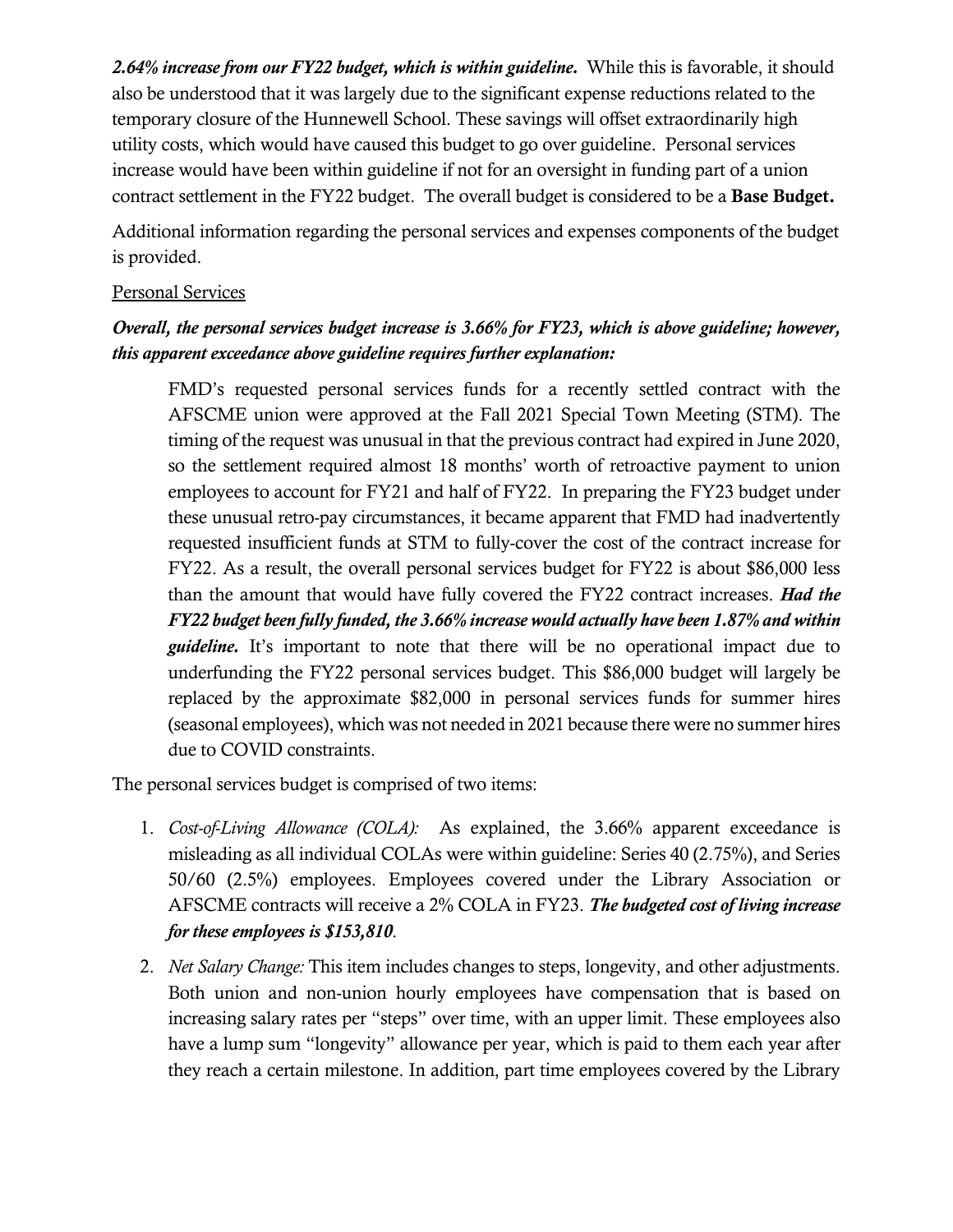# Association's current contract started receiving step increases in FY22 based upon the number of hours worked. *The budgeted cost for net salary change is \$25,019*

| <b>Increase Component</b>    | Cost Increase |
|------------------------------|---------------|
| <b>COLA</b>                  | \$153,810     |
| Net Salary Change<br>(Steps) | \$25,019      |
| <b>Total</b>                 | \$178,829     |

The overall 3.66% increase in personal services is summarized in the table below:

#### **Expenses**

*The overall expense budget increase request is \$45,837 or 1.27% for FY23, which is within guideline.* As previously indicated, this relatively modest requested increase is misleading; however, due to the large expense reduction associated with the temporary Hunnewell closing. There are significant utility increases in the FY23 budget, which would have pushed the expense budget above guideline had it not been for the savings related to the school closing. The overall expense budget increase would have been \$193,579 without the Hunnewell closing savings.

Expenses within the FMD budget fall into five general categories: Custodial, Maintenance, Utilities, Vehicle Maintenance, and Central Office. All utility budgets were increased to reflect expected higher unit prices. *A 2% or 2.5% increase was taken on certain non-utility expenses.* A brief description of the items included in each category is provided, with some additional details surrounding the utilities. Expense budgets for DPW Water/Sewer buildings are not included, as these are enterprise funded functions, so FMD costs associated with these buildings are transferred back to DPW during the fiscal year.

*Custodial:* This includes cleaning supplies, cleaning equipment and uniforms. *The requested increase totals \$5,731* 

*Maintenance:* This includes parts/equipment/supplies for use by in-house maintenance technicians, as well as cost of out-sourced work to vendors for work which cannot be accomplished by in-house staff. The outsourced maintenance budgets are further itemized to track preventive maintenance expenses (Building Maintenance) and repair maintenance (Other Contractual Services). *The requested increase totals \$11,263.*

*Vehicle Maintenance:* There are nine existing vehicles in the FMD. The five sub-budgets within this category provide for gasoline, parts/supplies/equipment and outsourced repair and preventive maintenance of these vehicles, which cannot be performed by the in-house maintenance/mechanic. *The requested increase totals \$433.*

*Utilities:* There are seven budgets within this category. Telephone service charges and telephone repairs are not part of the FMD's responsibilities.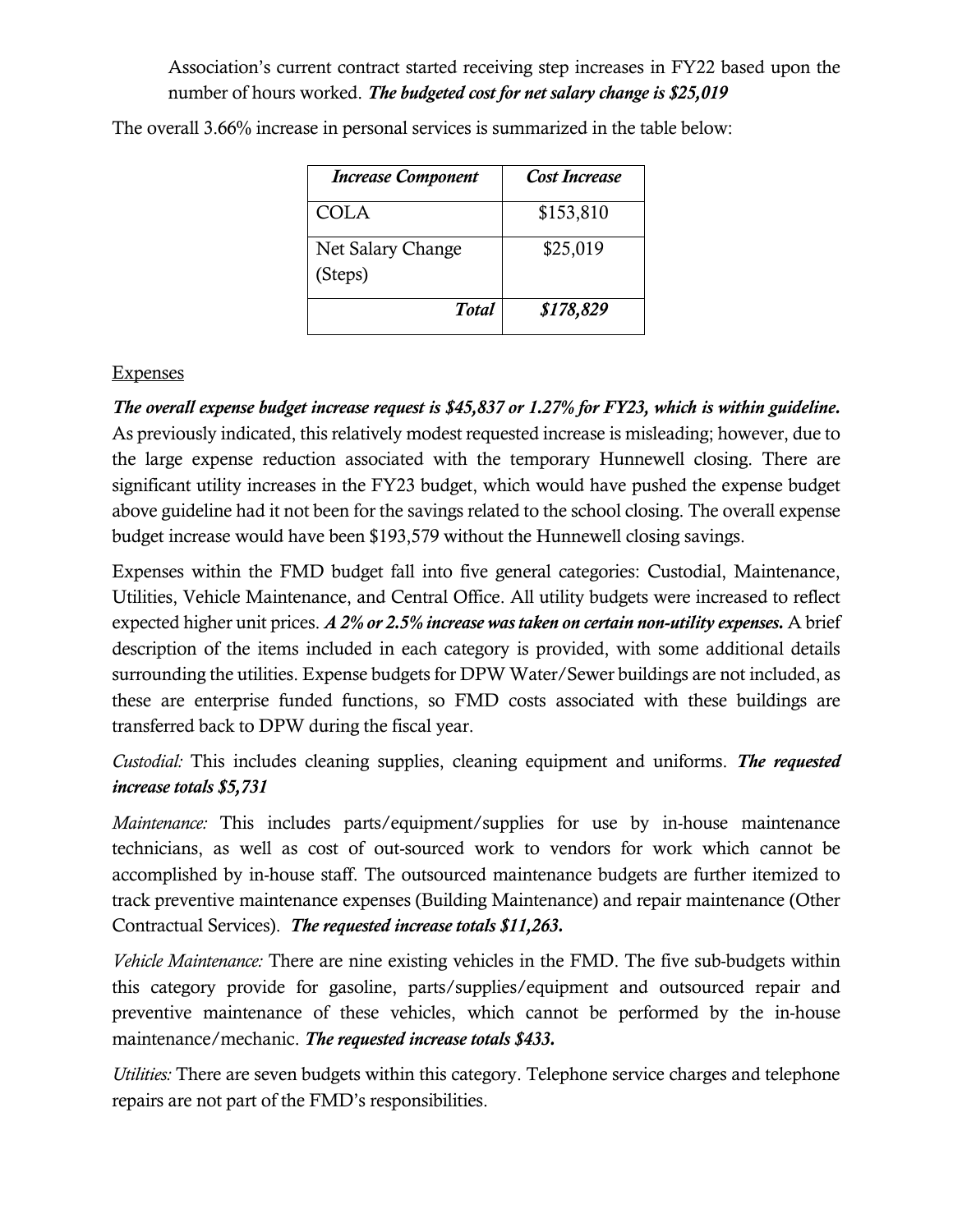Electricity: This is the largest utility cost, and the Town has been fortunate to have had minimal increases only over the past several years. The Wellesley Municipal Light Plant (MLP) has informed us that we should budget for a 5% increase in the price of electricity for FY23, which equals \$61,025. *This increase represents 31.5% of the total \$193,579 expense budget increase (excluding Hunnewell savings).* 

Natural Gas: This is the second largest utility cost. Our gas cost has two components: a National Grid (NGrid) cost to deliver the gas locally and a third party supplier from whom the Town contracts for commodity and transmission costs. FMD closely monitors and tracks gas costs in the market all year. In March 2020 the FMD was able to secure a favorable, three-year contract for FY22, FY23 and FY24 from a new third party supplier. As a result, there was no increase in commodity cost; however, based upon recent annual increases, we expect that NGrid distribution costs will again *increase* by about 10% in FY23. Since Ngrid costs make up only about half of our total natural gas cost, we are budgeting one-half of the 10% increase, or a 5% net increase for FY23, which equals \$45,230. *This increase represents 23% of the total \$193,579 expense budget increase*

Water and Sewerage: These utilities are provided by the DPW and Massachusetts Water Resources Authority and managed locally by the DPW. Per DPW recommendations, a significant increase of 80% is assumed for water due largely to the PFAS problem. A 4% increase is assumed for sewerage. The total increase for water and sewerage is \$65,219. *This increase represents 34% of the total \$193,579 expense budget increase.*

School Trash and Recycling: The School Department currently is in a year-to-year contract with a vendor to haul waste and single-stream recycling. The single-stream recycling program has increased overall recycling in the schools. We are continuing to work with the DPW's staff at the Recycling & Disposal Facility (RDF) to investigate options for FY23, which could include the RDF taking over some or all of this work, continued outsourcing of this work, or a combination of the two options. *A 5% increase is requested, which totals \$4,531. This increase represents 2% of the total \$193,579 expense budget increase.*

Fuel Oil: All FMD buildings are heated using natural gas, including the Fells Library, which was converted to gas when FMD installed a new furnace in 2015. Diesel fuel is needed for emergency generators at the Middle School and High School. *No increase is requested for FY23.* 

Green Power Premium: Prior to the FY22 budget, the FMD had carried this budget for the purchase of Green Power for the *entire Town* as part of our requirement to be a DOER designated Green Community. In FY22 the MLP estimated this cost would increase significantly. In part due to the large increase, the Select Board has decided to remove this item from the FMD's budget and it is being carried in a separate non-FMD budget (Department 125).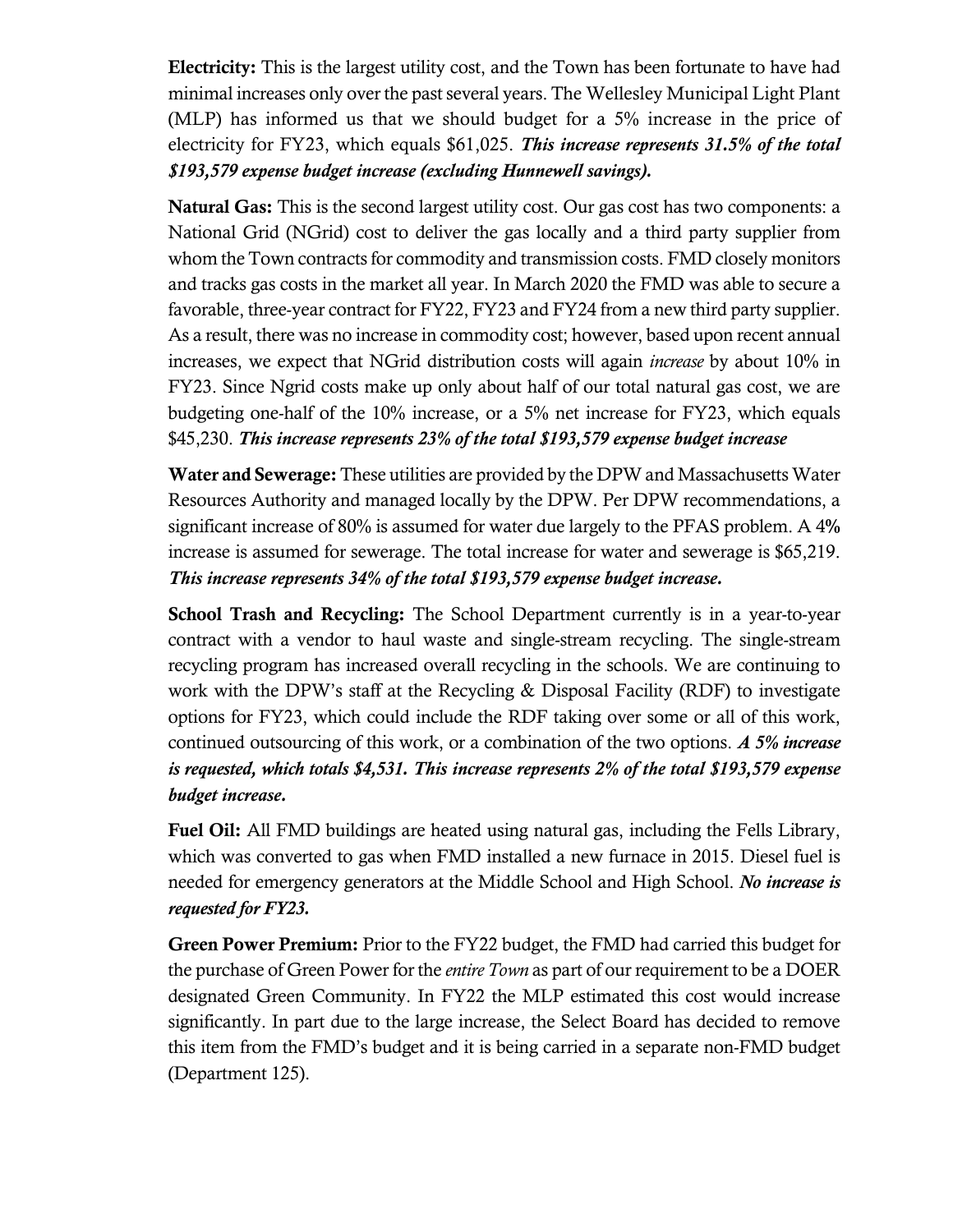Hunnewell School Temporary Closing: There will be no expense budget requested for Hunnewell as explained previously. As a result there will be significant savings in utilities (electricity, natural gas, water, sewer, trash/recycling) and custodial and maintenance expenses. *The total reduction in expenses associated with the closing is \$147,742.*

| <b>Increase Component</b>   | <b>Cost Increase</b> |
|-----------------------------|----------------------|
| Electricity                 | \$61,025             |
| Natural Gas                 | \$45,230             |
| Water                       | \$59,215             |
| Sewerage                    | \$6,004              |
| Trash & Recycling           | \$4,531              |
| All Other Expenses          | \$17,574             |
| Hunnewell Reduction         | (\$147,742)          |
| <b>Total Increase</b>       | \$45,837             |
| <b>Note: Total Increase</b> | \$193,579            |
| (without Hunnewell          |                      |
| <b>Reduction</b> )          |                      |

The overall 1.27% increase in total expenses is summarized in the table below:

#### Climate Action Plan

Sustainability and adherence to the goals of the Town's Climate Action Plan are of critical importance to the FMD. In fact, one of the key tenets of our mission statement states "*Sustainability and energy efficiency are at the forefront of all FMD operations and practices, and staff shall endeavor to incorporate these into all aspects of their work."* FMD addresses these goals through our daily operations and through capital projects. Energy management is one of the primary responsibilities of FMD's Operations Manager. In addition to tracking use, he is responsible for all aspects of cash-capital projects which are deemed to be energy conservation measures (ECMs). For the past several years our ECMs have included LED Lighting projects, HVAC Recommissioning projects and HVAC Controls upgrade projects. Each of these types of projects results in energy reduction and a commensurate reduction in greenhouse cases. As part of FMD's cash-capital presentation to the Select Board in November 2021, FMD's Director explained the benefits of the LED program in detail, including reduction of CO2 gases.

For FY23 FMD is proposing cash-capital projects that will continue our goal of greenhouse gas reduction: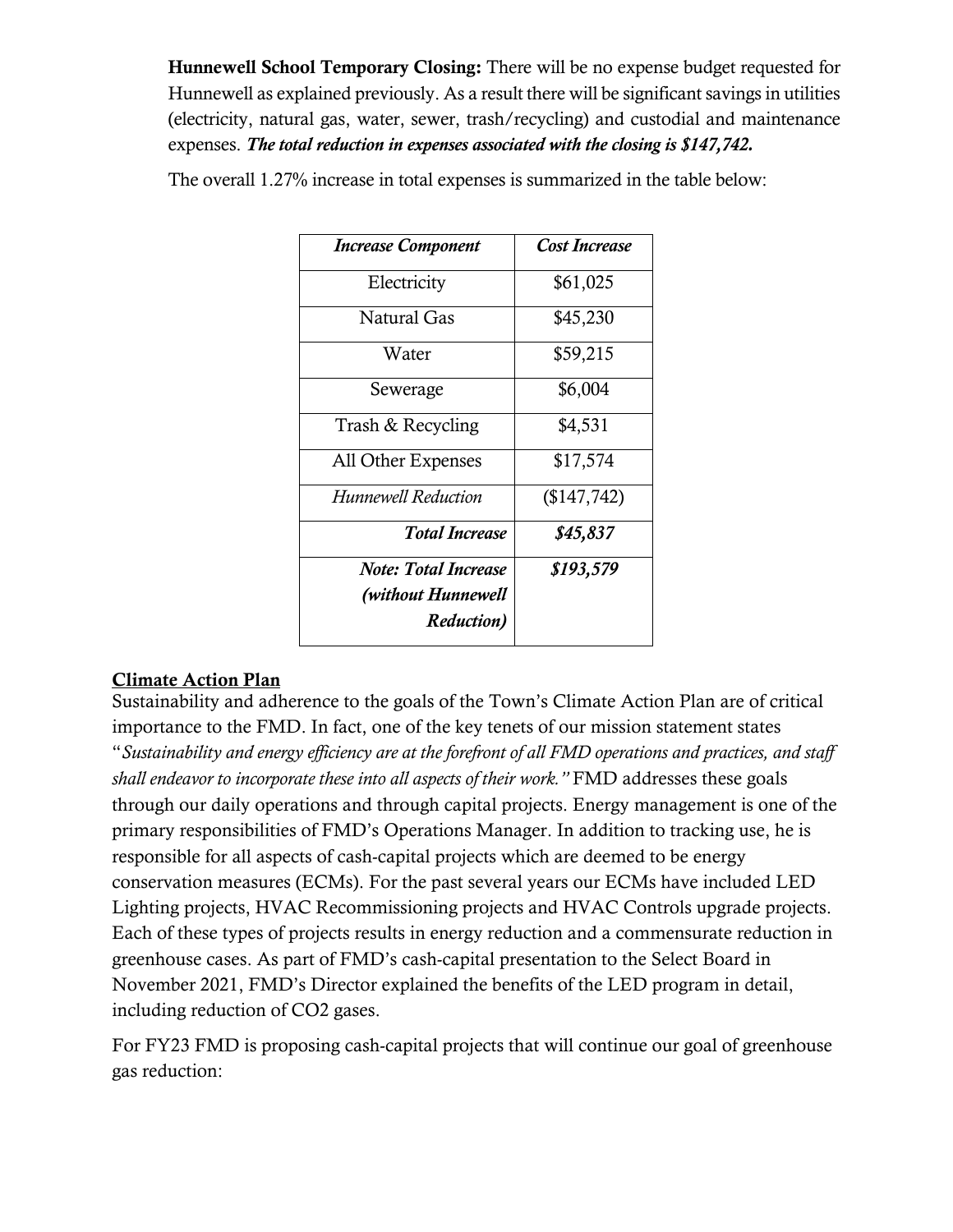- 1. LED Lighting at High School, Police Station, Warren and Preschool: These four projects totaling \$1,405,000 are part of FMD's LED program to replace all lights with LEDs by FY25. The High School project alone will reduce greenhouse gases (CO2) by 222 metric tons when completed.
- 2. HVAC Recommissioning at Warren, Police Station and three Library Buildings: These five projects totaling \$160,000 are part of an extraordinary preventative maintenance program to recommission HVAC equipment to ensure maximum efficiency at all FMD buildings on a 5 to 7-year cycle.

| <b>PERMANENT STAFFING (FTEs)</b> | <b>FY18</b><br>Actual | <b>FY19</b><br>Actual | <b>FY20</b><br>Actual | <b>FY21</b><br>Actual | <b>FY22</b><br><b>Budget</b> | <b>FY23</b><br><b>Request</b> |
|----------------------------------|-----------------------|-----------------------|-----------------------|-----------------------|------------------------------|-------------------------------|
| Position Titles:                 |                       |                       |                       |                       |                              |                               |
| Management and Administration    | 11.0                  | 12.0                  | 12.0                  | 12.0                  | 12.0                         | 12.0                          |
| Tradesmen                        | 8.0                   | 8.0                   | 8.0                   | 8.0                   | 8.0                          | 8.0                           |
| Custodians                       | 52.6                  | 52.6                  | 52.6                  | 52.6                  | 52.6                         | 52.6                          |
| <b>Total Number of Positions</b> | 71.6                  | 72.6                  | 72.6                  | 72.6                  | 72.6                         | 72.6                          |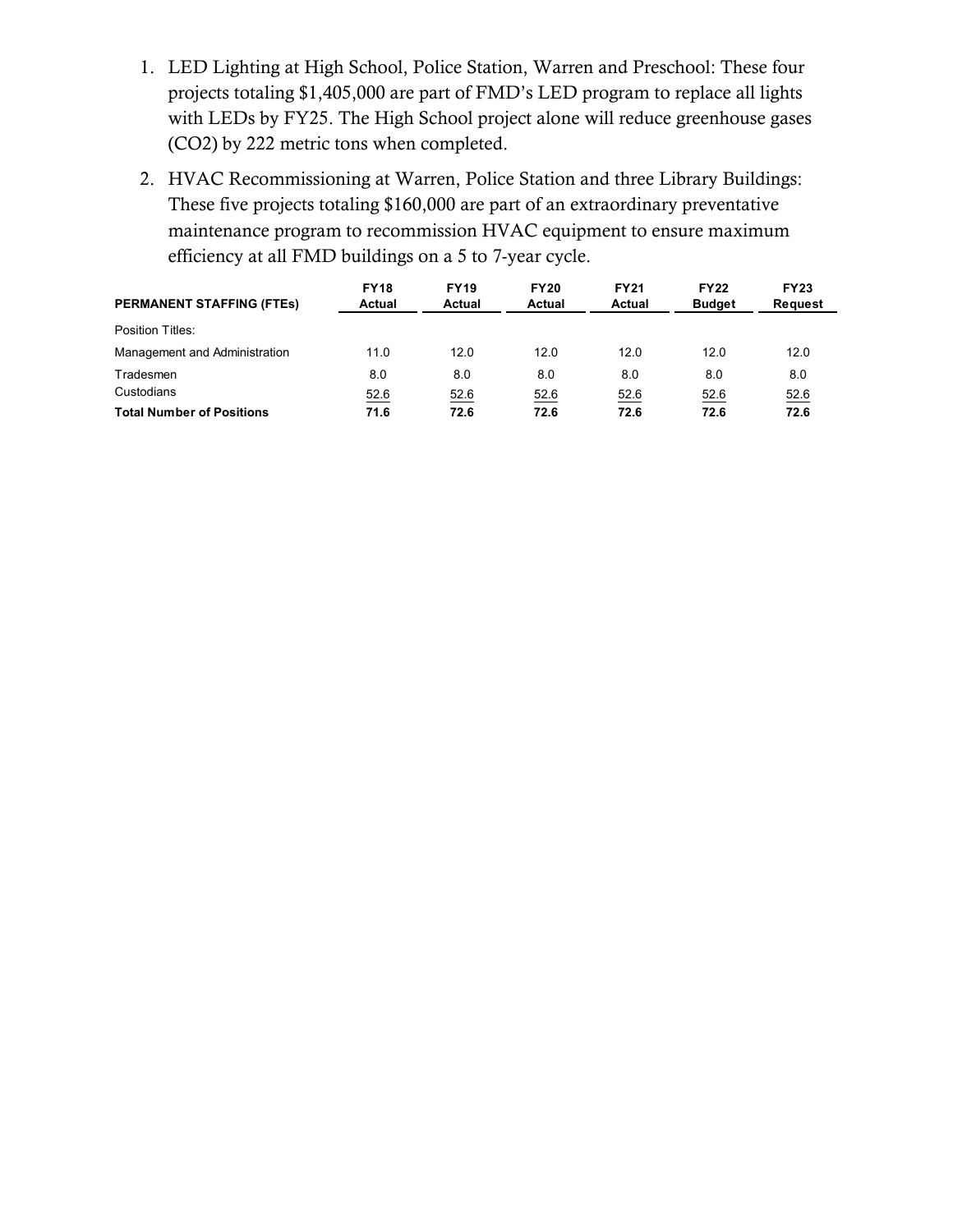|                      | Facilities Management Department FY23 Operating Budget |                                                     |                           |                          |                                    |                   |                           |          |                                            |                 |
|----------------------|--------------------------------------------------------|-----------------------------------------------------|---------------------------|--------------------------|------------------------------------|-------------------|---------------------------|----------|--------------------------------------------|-----------------|
|                      |                                                        | <b>Account # 01-192</b>                             | <b>FY19</b>               | <b>FY20</b>              | FY21                               | <b>FY22</b>       | <b>FY23</b>               |          | \$ Variance                                | % Variance      |
| Org #                | Obj                                                    | <b>Account Title</b>                                | Actual                    | Actual                   | Actual                             | <b>Budget</b>     | Request                   |          | FY22-23                                    | FY22-23         |
|                      |                                                        | <b>PERSONAL SERVICES</b><br><b>Account # 01-192</b> | <b>FY19</b>               | <b>FY20</b>              | FY21                               | <b>FY22</b>       | <b>FY23</b>               |          | \$ Variance                                | % Variance      |
| Org #                | Obj                                                    | Account Title                                       | Actual                    | Actual                   | Actual                             | <b>Budget</b>     | <b>Request</b>            |          | FY22-23                                    | FY22-23         |
| 01192100             | 511010                                                 | Senior Administrators                               | 153,016<br>\$             | \$<br>157,663            | \$<br>160,987                      | \$<br>164,609     | \$<br>164,610             | \$       | 0                                          | 0.00%           |
| 01192100             | 511130                                                 | Manager/Assistant Manager                           | 449,813                   | 476,442<br>354           | 492,937                            | 502,473           | 502,473                   | \$<br>\$ | (0)<br>$\mathbf{r}$                        | 0.00%           |
| 01192100<br>01192100 | 511220<br>511300                                       | Other Professional Staff<br>Accountant              | 335<br>78,408             | 80,986                   | 85,988                             | 84,678            | 84,678                    | \$       | 0                                          | 0.00%<br>0.00%  |
| 01192100             | 511310                                                 | <b>Administrative Assistant</b>                     | 58,683                    | 60,273                   | 61,580                             | 62,812            | 62,812                    | \$       | 0                                          | 0.00%           |
| 01192100             | 511330                                                 | Custodians                                          | 624                       | 23,637                   | 779                                |                   |                           | \$       | $\sim$                                     | 0.00%           |
| 01192100             | 511340                                                 | Tradesman                                           | 285,065                   | 286,628                  | 309,726                            | 316,776           | 334,053                   | \$       | 17,277                                     | 5.45%           |
| 01192100             | 511370                                                 | Clerical                                            | 48,024                    | 49,912                   | 53,220                             | 55,496            | 57,031                    | \$       | 1,535                                      | 2.77%           |
| 01192100             | 512050                                                 | Temporary Custodians/Laborer                        |                           |                          | ä,                                 | ٠                 |                           | \$       | $\blacksquare$                             | 0.00%           |
| 01192100             | 513110                                                 | <b>Emergency Overtime</b>                           | $\blacksquare$            | 254                      | $\blacksquare$                     | ٠                 | Ξ                         | \$       | $\blacksquare$                             | 0.00%           |
| 01192100<br>01192100 | 513120<br>514010                                       | Scheduled Overtime<br>Shift Differential            | 2,615<br>٠                | 773<br>$\blacksquare$    | 26,168<br>$\overline{\phantom{a}}$ | ٠                 | ٠                         | \$<br>\$ | $\blacksquare$<br>$\overline{\phantom{a}}$ | 0.00%<br>0.00%  |
| 01192100             | 515050                                                 | Longevity                                           | ٠                         | ÷                        | 400                                | 400               | 1,500                     | \$       | 1,100                                      | 275.00%         |
| 01192101             | 511330                                                 | Custodians                                          | 111,114                   | 113,153                  | 111,117                            | 115,117           | 118,990                   | \$       | 3,873                                      | 3.36%           |
| 01192101             | 513120                                                 | Scheduled Overtime                                  | 13,936                    | 18,655                   | 16,757                             | 11,311            | 11,537                    | \$       | 226                                        | 2.00%           |
| 01192101             | 513110                                                 | <b>Emergency Overtime</b>                           | 726                       | 545                      | 984                                | 520               | 530                       | \$       | 10                                         | 2.00%           |
| 01192101             | 514010                                                 | Shift Differential                                  | 1,381                     | 1,392                    | 1,386                              | 1,768             | 1,768                     | \$       | $\omega$                                   | 0.00%           |
| 01192101             | 515050                                                 | Longevity                                           | 700                       | 6                        | 700                                | 1,400             | 1,900                     | \$       | 500                                        | 35.71%          |
| 01192102             | 511330                                                 | Custodians                                          | 111,515                   | 112,026                  | 110,698                            | 115,117           | 118,990                   | \$       | 3,873                                      | 3.36%           |
| 01192102             | 513120                                                 | <b>Scheduled Overtime</b>                           | 7,827                     | 9,797                    | 9,040                              | 8,149             | 8,312                     | \$       | 163                                        | 2.00%           |
| 01192102<br>01192102 | 513110<br>515050                                       | <b>Emergency Overtime</b><br>Longevity              | 1,635<br>900              | 589<br>900               | 1,219<br>900                       | 520<br>1,075      | 530<br>1,250              | \$<br>\$ | 10<br>175                                  | 2.00%<br>16.28% |
| 01192103             | 513120                                                 | Scheduled Overtime                                  | 27                        | 5,713                    | 2,009                              | ä,                |                           | \$       | ÷,                                         | 0.00%           |
| 01192107             | 511330                                                 | Custodians                                          | 119,376                   | 119,806                  | 116,987                            | 128,209           | 132,660                   | \$       | 4,451                                      | 3.47%           |
| 01192107             | 513120                                                 | Scheduled Overtime                                  | 11,633                    | 10,911                   | 12,029                             | 5,432             | 5,541                     | \$       | 109                                        | 2.00%           |
| 01192107             | 513110                                                 | <b>Emergency Overtime</b>                           | 855                       | 123                      | 460                                | 520               | 530                       | \$       | 10                                         | 2.00%           |
| 01192107             | 515050                                                 | Longevity                                           | 600                       | 1,000                    | 1,000                              | 1,175             | 1,900                     | \$       | 725                                        | 61.70%          |
| 01192110             | 511330                                                 | Custodians                                          | 25,290                    | 20,309                   | 27,834                             | 28,956            | 25,017                    | \$       | (3,939)                                    | $-13.60%$       |
| 01192110             | 513110                                                 | <b>Emergency Overtime</b>                           | 80                        |                          | 109                                |                   |                           | \$       |                                            | 0.00%           |
| 01192110<br>01192110 | 513120                                                 | Scheduled Overtime                                  | 2,464                     | 2,085                    | 3,555                              | 3,896             | 3,974                     | \$<br>\$ | 78                                         | 2.00%<br>0.00%  |
| 01192111             | 513125<br>511330                                       | Scheduled Non-Program Overtime<br>Custodians        | 122,119                   | 120,640                  | 125,500                            | 136,179           | 140,635                   | \$       | 4,456                                      | 3.27%           |
| 01192111             | 513120                                                 | <b>Scheduled Overtime</b>                           | 4,837                     | 4,939                    | 8,400                              | 12,127            | 12,370                    | \$       | 243                                        | 2.00%           |
| 01192111             | 513110                                                 | <b>Emergency Overtime</b>                           | 1,475                     | 236                      | 1,130                              | 765               | 780                       | \$       | 15                                         | 2.00%           |
| 01192111             | 513111                                                 | Class 1 Overtime                                    |                           | $\overline{\phantom{a}}$ | $\blacksquare$                     | 364               | 371                       | \$       | $\overline{7}$                             | 2.00%           |
| 01192111             | 513125                                                 | Scheduled Non-Program Overtime                      | 87                        | ٠                        | ٠                                  | Ξ                 |                           | \$       | ÷                                          | 0.00%           |
| 01192111             | 515050                                                 | Longevity                                           | 400                       | 800                      | 800                                | 975               | 1,150                     | \$       | 175                                        | 17.95%          |
| 01192112             | 511330                                                 | Custodians                                          | 122,536                   | 125,085                  | 133,764                            | 140,517           | 144,006                   | \$       | 3,489                                      | 2.48%           |
| 01192112             | 513120<br>513110                                       | Scheduled Overtime                                  | 5,291                     | 6,134                    | 8,183                              | 8,981             | 9,161<br>796              | \$<br>\$ | 180<br>16                                  | 2.00%           |
| 01192112<br>01192112 | 513111                                                 | <b>Emergency Overtime</b><br>Class 1 Overtime       | 706<br>÷,                 | 317                      | 718<br>$\mathbf{r}$                | 780<br>364        | 371                       | \$       | $\overline{7}$                             | 2.00%<br>2.00%  |
| 01192112             |                                                        | 515050 Longevity                                    | 900                       | 900                      | 900                                | 1,075             | $1,250$ \$                |          | 175                                        | 16.28%          |
| 01192113             |                                                        | 511330 Custodians                                   | 100,771                   | 104,200                  | 105,436                            | 112,281           | 118,990                   | \$       | 6,709                                      | 5.97%           |
| 01192113             |                                                        | 513120 Scheduled Overtime                           | 3,245                     | 3,942                    | 4,867                              | 4,616             | 4,708                     | \$       | 92                                         | 2.00%           |
| 01192113             |                                                        | 513110 Emergency Overtime                           | 1,244                     | 456                      | 931                                | 780               | 796                       | \$       | 16                                         | 2.00%           |
| 01192113             | 513111                                                 | Class 1 Overtime                                    | $\blacksquare$            | $\blacksquare$           | $\blacksquare$                     | 364               | 371                       | \$       | $\overline{7}$                             | 2.00%           |
| 01192113             | 515050                                                 | Longevity                                           | $\overline{\phantom{a}}$  | $\blacksquare$           | 400                                | 575               | 750                       | \$       | 175                                        | 30.43%          |
| 01192113<br>01192114 | 513125<br>511330                                       | Scheduled Non-Program Overtime<br>Custodians        | $\blacksquare$<br>108,705 | $\blacksquare$           | $\blacksquare$<br>111,662          | $\sim$<br>115,117 | $\blacksquare$<br>118,990 | \$<br>\$ | $\blacksquare$<br>3,873                    | 0.00%<br>3.36%  |
| 01192114             |                                                        | 513120 Scheduled Overtime                           | 5,691                     | 112,089<br>1,619         | 8,257                              | 4,616             | 4,708                     | \$       | 92                                         | 2.00%           |
| 01192114             |                                                        | 513125 Scheduled Non-Program Overtime               | $\blacksquare$            | ÷.                       | $\sim$                             | ÷.                |                           | \$       | ÷.                                         | 0.00%           |
| 01192114             |                                                        | 513110 Emergency Overtime                           | 765                       | 266                      | 1,068                              | 780               | 796                       | \$       | 16                                         | 2.00%           |
| 01192114             |                                                        | 513111 Class 1 Overtime                             | 357                       | $\omega_{\rm c}$         | $\omega$                           | 364               | 371                       | -\$      | $\overline{7}$                             | 2.00%           |
| 01192114             |                                                        | 513160 Other Overtime                               | 2,570                     | 1,333                    |                                    |                   |                           | \$       | $\blacksquare$                             | 0.00%           |
| 01192114             |                                                        | 515050 Longevity                                    | 900                       | 900                      | 1,300                              | 1,600             | 750                       | \$       | (850)                                      | $-53.13%$       |
| 01192115             |                                                        | 511330 Custodians                                   | 152,455                   | 175,418                  | 133,785                            | 165,918           | 170,618                   | \$       | 4,700                                      | 2.83%           |
| 01192115             |                                                        | 513120 Scheduled Overtime                           | 15,814                    | 16,313                   | 10,487                             | 7,334             | 7,481                     | \$       | 147                                        | 2.00%           |
| 01192115<br>01192115 | 513111                                                 | 513110 Emergency Overtime<br>Class 1 Overtime       | 1,015<br>$\blacksquare$   | 146<br>٠                 | 1,166<br>$\blacksquare$            | 780<br>364        | 796<br>371                | \$<br>\$ | 16<br>$\overline{7}$                       | 2.00%<br>2.00%  |
| 01192115             |                                                        | 513125 Scheduled Non-Program Overtime               | 36                        | 37                       | $\blacksquare$                     | Ξ                 | ÷                         | \$       | $\sim$                                     | 0.00%           |
| 01192115             |                                                        | 515050 Longevity                                    | 1,300                     | 1,300                    | 700                                | 1,475             | 1,900                     | \$       | 425                                        | 28.81%          |
| 01192116             |                                                        | 511330 Custodians                                   | 109,101                   | 117,165                  | 105,745                            | 115,117           | $118,234$ \$              |          | 3,117                                      | 2.71%           |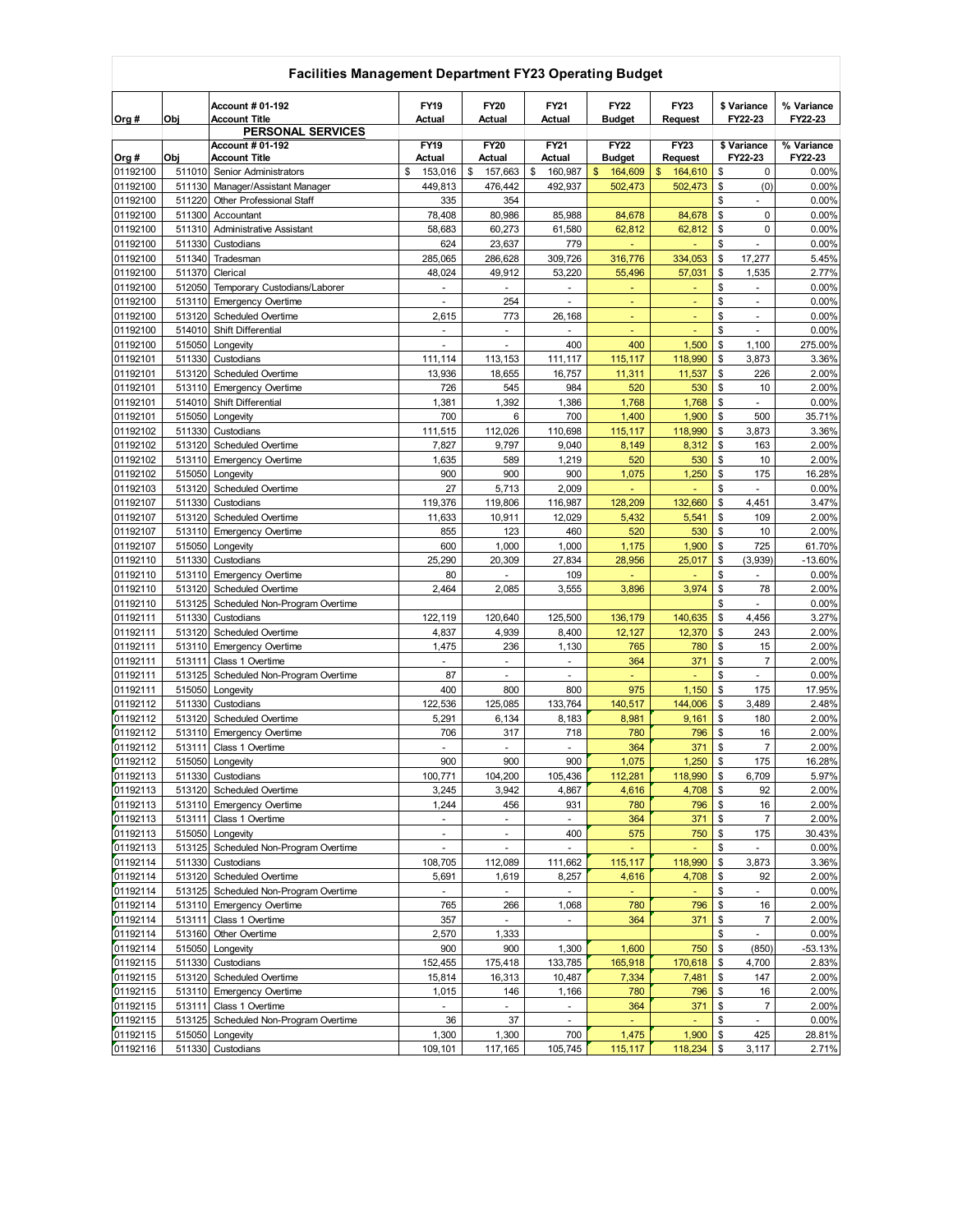| 01192116 |        | 513120 Scheduled Overtime                      | 7,414          | 8,025          | 5,255                    | 4,616     | 4,708                  | \$             | 92                       | 2.00%          |
|----------|--------|------------------------------------------------|----------------|----------------|--------------------------|-----------|------------------------|----------------|--------------------------|----------------|
| 01192116 | 513110 | <b>Emergency Overtime</b>                      | 681            | 197            | 1,040                    | 780       | 796                    | \$             | 16                       | 2.00%          |
| 01192116 | 513111 | Class 1 Overtime                               | ٠              | ۰              | $\overline{\phantom{a}}$ | 364       | 371                    | \$             | $\overline{7}$           | 2.00%          |
| 01192116 | 513125 | Scheduled Non-Program Overtime                 | ÷,             |                |                          |           |                        | \$             | ÷                        | 0.00%          |
| 01192116 | 515050 | Longevity                                      | 1,500          | 700            | 700                      | 975       | 1,900                  | \$             | 925                      | 94.87%         |
| 01192117 | 511330 | Custodians                                     | 108,950        | 93,693         | 82,622                   | 113,648   | 113,293                | \$             | (355)                    | $-0.31%$       |
| 01192117 | 513120 | Scheduled Overtime                             | 5,912          | 7,229          | 7,778                    | 4,616     | 4,708                  | \$             | 92                       | 2.00%          |
| 01192117 | 513125 | Scheduled Non-Program Overtime                 | $\overline{a}$ |                | $\overline{a}$           |           |                        | \$             | ÷.                       | 0.00%          |
| 01192117 | 513110 | <b>Emergency Overtime</b>                      | 778            | 364            | 629                      | 780       | 796                    | \$             | 16                       | 2.00%          |
| 01192117 | 513111 | Class 1 Overtime                               |                |                | $\overline{\phantom{a}}$ | 364       | 371                    | \$             | $\overline{7}$           | 2.00%          |
| 01192117 | 515050 | Longevity                                      | ÷,             | ÷              | ÷,                       |           | 750                    | \$             | 750                      | 0.00%          |
| 01192121 | 511330 | Custodians                                     | 557,782        | 544,637        | 601,128                  | 601,680   | 645,305                | \$             | 43,625                   | 7.25%          |
| 01192121 | 513120 | <b>Scheduled Overtime</b>                      | 23,610         | 26,950         | 23,830                   | 16,480    | 16,810                 | \$             | 330                      | 2.00%          |
| 01192121 | 513110 | <b>Emergency Overtime</b>                      | 1,491          | 49             | 2,252                    | 1,301     | 1,327                  | \$             | 26                       | 2.00%          |
| 01192121 | 513111 | Class 1 Overtime                               | $\blacksquare$ | ٠              | $\blacksquare$           | 1,613     | 1,645                  | \$             | 32                       | 2.00%          |
| 01192121 | 513125 | Scheduled Non-Program Overtime                 | (217)          | 1,215          | 128                      | ٠         | ä,                     | \$             | ÷                        | 0.00%          |
| 01192121 | 515050 | Longevity                                      | 4,200          | 3,900          | 4,000                    | 5,450     | 6,675                  | \$             | 1,225                    | 22.48%         |
| 01192131 | 511330 | Custodians                                     | 589,122        | 574,321        | 542,397                  | 642,726   | 669,562                | \$             | 26,836                   | 4.18%          |
| 01192131 | 513120 | Scheduled Overtime                             | 12,564         | 16,246         | 18,364                   | 15,389    | 15,697                 | \$             | 308                      | 2.00%          |
| 01192131 | 513110 | <b>Emergency Overtime</b>                      | 2,076          | 754            | 2,515                    | 1,362     | 1,389                  | \$             | 27                       | 2.00%          |
| 01192131 | 513111 | Class 1 Overtime                               | 317            | 131            | ÷.                       | 1,040     | 1,061                  | $\mathfrak{s}$ | 21                       | 2.00%          |
| 01192131 | 513125 | Scheduled Non-Program Overtime                 | (1,734)        | 141            | 303                      |           |                        | \$             |                          | 0.00%          |
| 01192131 | 515050 | Longevity                                      | 2,000          | 1,900          | 1,900                    | 4,550     | 3,975                  | \$             | (575)                    | $-12.64%$      |
| 01192132 | 511330 | Custodians                                     |                |                | (1, 423)                 |           |                        | \$             | ÷,                       | 0.00%          |
| 01192132 | 511340 | Tradesman                                      | 274,455        | 275,197        | 246,169                  | 298,840   | 305,089                | \$             | 6,249                    | 2.09%          |
| 01192132 | 513120 | Scheduled Overtime                             | 877            | 1,092          | 1,043                    | Ξ         | ٠                      | \$             | $\blacksquare$           | 0.00%          |
| 01192132 | 513125 |                                                |                |                | $\blacksquare$           |           |                        | \$             | $\overline{\phantom{a}}$ | 0.00%          |
| 01192132 | 513110 | <b>Emergency Overtime</b>                      | 1,769          | 499            | 1,603                    | 3,060     | 3,121                  | \$             | 61                       | 2.00%          |
| 01192132 | 515050 | Longevity                                      | 1,700          | 1,700          | 1,700                    | 2,100     | 2,500                  | \$             | 400                      | 19.05%         |
| 01192139 | 511330 | Custodians                                     | 83,184         | 45,132         | 85,912                   | 81,973    | 84,186                 | \$             | 2,213                    | 2.70%          |
| 01192139 | 513110 | <b>Emergency Overtime</b>                      |                |                | ÷                        |           |                        | \$             | $\sim$                   | 0.00%          |
| 01192139 | 513120 | Scheduled Overtime                             | $\overline{a}$ | ÷,             | 1,590                    |           |                        | \$             | $\mathcal{L}$            | 0.00%          |
| 01192139 | 513126 | Community Service OT                           | 5,564          | 2,121          | 4,754                    | 4,162     | 4,245                  | \$             | 83                       | 2.00%          |
| 01192139 | 515060 | Custodians-On Call/Standby                     | 18,884         | 6,093          | $\blacksquare$           | 5,100     | 5,100                  | \$             | $\blacksquare$           | 0.00%          |
| 01192139 | 519020 | Sick Leave/Vacation Buyback                    | 1,164          |                |                          | 6,000     | 6,000                  | \$             |                          | 0.00%          |
| 01192140 | 511330 |                                                |                |                | 1,164                    |           |                        | \$             | ٠<br>$\blacksquare$      |                |
| 01192141 | 513110 | Custodian-Floater<br><b>Emergency Overtime</b> |                |                | 144                      |           |                        | \$             | $\blacksquare$           | 0.00%<br>0.00% |
| 01192141 | 513120 | Scheduled Overtime                             | 3,189          | 3,222          | 3,408                    |           |                        | \$             | $\overline{\phantom{a}}$ | 0.00%          |
| 01192141 | 511330 | Custodians                                     | 572            | 4,866          |                          |           |                        | \$             | ÷,                       | 0.00%          |
| 01192142 | 511330 | Custodians                                     | 49,036         | 43,816         | 42,785                   | 50,117    | 46,930                 | \$             | (3, 187)                 | $-6.36%$       |
| 01192142 | 513110 | <b>Emergency Overtime</b>                      | 441            |                | 432                      |           |                        | \$             | ÷                        | 0.00%          |
| 01192142 | 513120 | Scheduled Overtime                             | 3,177          | 2,747          | 5,703                    | 1,364     | 1,391                  | \$             | 27                       | 2.00%          |
| 01192142 | 515050 | Longevity                                      | 1,150          | ÷.             | $\mathbf{r}$             | ä,        | ä,                     | \$             | $\omega$                 | 0.00%          |
| 01192146 | 515050 |                                                | ä,             | $\blacksquare$ | $\blacksquare$           |           |                        | \$             | $\sim$                   |                |
| 01192146 | 513110 | Longevity<br><b>Emergency Overtime</b>         |                |                | 320                      |           |                        | \$             | $\omega$                 | 0.00%<br>0.00% |
| 01192146 | 513120 | Scheduled Overtime                             | 11,897         | 10,219         | 14,172                   |           |                        | \$             | ÷.                       | 0.00%          |
| 01192147 | 511330 | Custodians                                     | 30,356         | 30,031         | 31,760                   | 33,935    | 30,592                 | \$             | (3, 343)                 | $-9.85%$       |
| 01192148 | 513120 | <b>Scheduled Overtime</b>                      | 230            | 472            | 615                      |           |                        | \$             |                          | 0.00%          |
| 01192147 |        | 515050 Longevity                               | 1,250          | 1,250          | 1,250                    | 1,425     |                        | \$             | (1, 425)                 | $-100.00\%$    |
| 01192161 |        |                                                | 147,013        | 144,542        |                          | 162,035   | <b>COLL</b><br>166,027 |                |                          |                |
| 01192161 |        | 511330 Custodians<br>513120 Scheduled Overtime | 18,913         | 31,880         | 146,591<br>35,907        | 3,287     | 3,353                  | \$<br>\$       | 3,992<br>66              | 2.46%<br>2.00% |
| 01192161 |        |                                                |                |                |                          |           |                        |                |                          |                |
|          |        | 513110 Emergency Overtime                      | 3,706          | 1,989          | 3,612                    | 765       | 780                    | \$             | 15                       | 2.00%          |
| 01192163 |        | 511330 Custodians                              | 10,531         | 13,376         | 12,967                   | 17,696    | 18,769                 | \$             | 1,073                    | 6.06%          |
| 01192163 |        | 513110 Emergency Overtime                      | 183            |                |                          |           |                        | \$             | $\blacksquare$           | 0.00%          |
| 01192163 |        | 513120 Scheduled Overtime                      | 1,701          |                | 566                      |           |                        | \$             | $\sim$<br>÷.             | 0.00%          |
| 01192163 |        | 514010 Shift Differential                      | 1,788          | 1,390          | 935                      | 2,096     | 2,096                  | \$             |                          | 0.00%          |
| 01192175 |        | 511330 Custodians                              | 45,660         | 50,194         | 48,660                   | 54,356    | 54,181                 | \$             | (175)                    | $-0.32%$       |
| 01192175 | 513110 | <b>Emergency Overtime</b>                      | 483            | 420            | 552                      | 1,280     | 1,306                  | \$             | 26                       | 2.00%          |
| 01192175 | 513120 | Scheduled Overtime                             | 5,019          | 12,534         | 3,256                    | 1,113     | 1,135                  | \$             | 22                       | 2.00%          |
| 01192175 | 513125 | Scheduled, non program OT                      | 350            | 477            |                          | 9,733     | 9,928                  | \$             | 195                      | 2.00%          |
| 01192185 | 511130 | Project Manager                                | 181,842        | 198,564        | 198,296                  | 220,760   | 222,111                | \$             | 1,351                    | 0.61%          |
| 01192185 | 511370 | <b>Project Assistant</b>                       | 54,021         | 55,534         | 56,692                   | 57,826    | 72,201                 | \$             | 14,375                   | 24.86%         |
|          |        | <b>Total Personal Services</b>                 | 4,525,512      | 4,567,975      | 4,619,745                | 4,881,374 | 5,034,286              | \$             | 152,912                  | 3.13%          |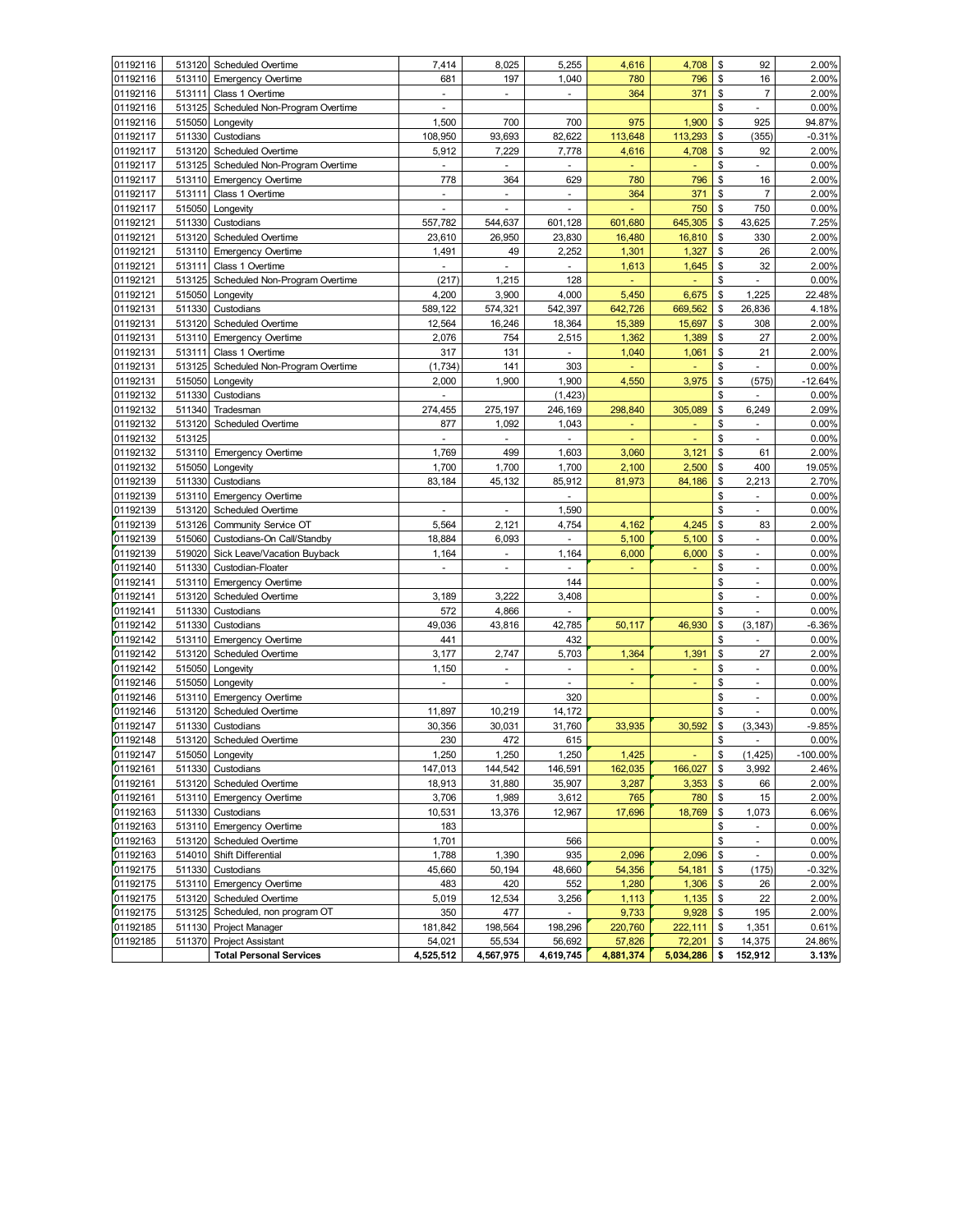|          |        | <b>EXPENSES</b>                        |                          |                     |                |                |                      |                                |                |
|----------|--------|----------------------------------------|--------------------------|---------------------|----------------|----------------|----------------------|--------------------------------|----------------|
|          |        | <b>Account # 01-192</b><br>۰Ī          | <b>FY19</b>              | <b>FY20</b>         | <b>FY21</b>    | <b>FY22</b>    | <b>FY23</b>          | \$ Variance                    | % Variance     |
| Org #    | Obj    | <b>Account Title</b>                   | Actual                   | Actual <sup>T</sup> | Actual         | Budget         | Request <sup>y</sup> | FY22-23                        | FY22-23        |
| 01192200 | 517020 | Medical Check-up                       | ٠                        | 500                 | 3,000          |                |                      | \$<br>$\blacksquare$           | 0.00%          |
| 01192200 | 517050 | <b>Professional Licenses</b>           | 350                      | 835                 | 384            |                |                      | \$<br>$\sim$                   | 0.00%          |
| 01192200 | 521020 | Natural Gas                            | ä,                       | ä,                  | $\blacksquare$ |                | L,                   | \$<br>$\mathcal{L}$            | 0.00%          |
| 01192200 | 524010 | <b>Building Maintenance</b>            | 2,000                    | 86                  | $\omega$       |                |                      | \$<br>$\sim$                   | 0.00%          |
| 01192200 | 524090 | <b>Other Contractual Services</b>      |                          | 776                 | $\blacksquare$ |                |                      | \$<br>$\blacksquare$           | 0.00%          |
| 01192200 | 524091 | Other Contractual Services: Custodians |                          |                     | 600            | Ξ              |                      | \$<br>$\blacksquare$           | 0.00%          |
| 01192200 | 527010 | <b>Building Rental/Lease</b>           | 84,000                   | 86,000              | 96,000         | 96,000         | 96,000               | \$<br>÷                        | 0.00%          |
| 01192200 | 527030 | Equipment Rental/Lease                 | 342                      | 346                 | 337            |                |                      | \$<br>÷                        | 0.00%          |
| 01192200 | 527050 | Copier Rental/Lease                    | 4,956                    | 5,121               | 4,410          | 3,255          | 3,255                | \$<br>$\blacksquare$           | 0.00%          |
| 01192200 | 530400 | Network & Information Services         | ÷,                       | ÷,                  |                | ä,             |                      | \$<br>$\blacksquare$           | 0.00%          |
| 01192200 | 530500 | Training and Development               | 5,814                    | 1,131               | 325            | 4,613          | 4,613                | \$<br>$\blacksquare$           | 0.00%          |
| 01192200 | 530900 | <b>Other Professional Services</b>     | $\blacksquare$           | ÷,                  |                | ÷              | ٠                    | \$<br>$\blacksquare$           | 0.00%          |
| 01192200 | 534010 | Postage                                | 293                      | 69                  | 75             |                |                      | \$<br>$\overline{\phantom{a}}$ | 0.00%          |
| 01192200 | 534020 | Telephone                              | 200                      | ä,                  |                | Ξ              | Ξ                    | \$<br>$\blacksquare$           | 0.00%          |
| 01192200 | 534030 | Advertising - General                  | 499                      | 630                 | 307            | Ξ              | Ξ                    | \$<br>$\blacksquare$           | 0.00%          |
| 01192200 | 534035 | Advertising - Employment               | L.                       | L.                  | 398            |                |                      | \$<br>$\omega$                 | 0.00%          |
| 01192200 | 534050 | Telecommunications                     | 3,050                    | 3,159               | 3,274          | 2,645          | 2,645                | \$<br>$\mathbf{r}$             | 0.00%          |
| 01192200 | 541010 | Gasoline                               |                          | 12                  |                | ä,             | ä,                   | \$<br>$\omega$                 | 0.00%          |
|          | 542010 |                                        |                          | 6,340               |                |                |                      | \$                             |                |
| 01192200 |        | <b>Office Supples</b>                  | 5,898                    |                     | 5,591          | 2,511          | 2,511                | $\overline{\phantom{a}}$       | 0.00%          |
| 01192200 | 542090 | <b>Other General Supplies</b>          | 434                      | 263                 | 210            | 203            | 203                  | \$<br>÷                        | 0.00%          |
| 01192200 | 542130 | <b>Work Clothing</b>                   | 603                      | 1,404               | 745            | 1,438          | 1,467                | \$<br>29                       | 2.00%          |
| 01192200 | 543010 | <b>Building M&amp;R Supplies</b>       | 2,113                    | 1,064               | 25             |                |                      | \$<br>$\blacksquare$           | 0.00%          |
| 01192200 | 543060 | <b>Custodial M&amp;R Supplies</b>      | 88                       | (50)                | 12,075         | ٠              | ٠                    | \$<br>$\blacksquare$           | 0.00%          |
| 01192200 | 543090 | Other M&R Supplies                     | $\overline{\phantom{a}}$ |                     | (5,083)        |                |                      | \$<br>$\blacksquare$           | 0.00%          |
| 01192200 | 571010 | Travel - Mileage                       | 4,544                    | 3,337               | 1,161          | 2,148          | 2,148                | \$<br>$\blacksquare$           | 0.00%          |
| 01192200 | 571090 | Travel - Other                         | ÷,                       |                     |                |                |                      | \$<br>$\sim$                   | 0.00%          |
| 01192200 | 571110 | Conf/Mtgs-Administrators               | $\overline{\phantom{a}}$ | ä,                  |                | Ξ              | Ξ                    | \$<br>$\blacksquare$           | 0.00%          |
| 01192200 | 573010 | Dues - Administrators                  | 725                      | 1,014               | 1,125          |                |                      | \$<br>$\sim$                   | 0.00%          |
| 01192200 | 583010 | Furniture                              | $\overline{\phantom{a}}$ | ÷.                  |                |                |                      | \$<br>$\blacksquare$           | 0.00%          |
| 01192200 | 583120 | Office Machine Replacement             | 5,529                    | 3,476               | 648            | 5,000          | 5,000                | \$<br>$\blacksquare$           | 0.00%          |
| 01192201 | 521010 | Electricity                            | 33,699                   | 31,461              | 31,057         | 36,023         | 37,824               | \$<br>1,801                    | 5.00%          |
| 01192201 | 521020 | Natural Gas                            | 15,373                   | 13,880              | 14,533         | 22,245         | 23,357               | \$<br>1,112                    | 5.00%          |
| 01192201 | 523010 | Water                                  | 1,427                    | 1,551               | 1,401          | 3,191          | 5,744                | \$<br>2,553                    | 80.00%         |
| 01192201 | 523020 | Sewerage                               | 1,845                    | 1,594               | 1,508          | 6,719          | 6,988                | \$<br>269                      | 4.00%          |
| 01192201 | 524010 | <b>Building Maintenance</b>            | 10,424                   | 11,983              | 14,525         | 5,748          | 5,892                | \$<br>144                      | 2.50%          |
| 01192201 | 524030 |                                        |                          | 259                 |                |                |                      | \$                             | 0.00%          |
| 01192201 | 524090 | <b>Equipment Maintenance</b>           | $\overline{\phantom{a}}$ |                     | 6,330          | Ξ              | 5,892                | $\blacksquare$<br>\$<br>144    | 2.50%          |
|          |        | <b>Other Contractural Services</b>     | $\overline{\phantom{a}}$ | 8,931               |                | 5,748          |                      |                                |                |
| 01192201 | 524091 | Other Cont Scvs: Custodian             | $\blacksquare$           | 1,200               |                | 513            | 513                  | \$<br>$\sim$                   | 0.00%          |
| 01192201 | 527010 | <b>Building Rental/Lease</b>           | $\overline{\phantom{a}}$ |                     |                |                | ä,                   | \$<br>$\omega$                 | 0.00%          |
| 01192201 | 527031 | Equip Svc/Repair: Custodian            | 496                      | 454                 | 1,316          | 666            | 679                  | \$<br>13                       | 2.00%          |
| 01192201 | 529020 | Rubbish/Garbage Pickup                 | 2,100                    | 2,100               |                | 2,100          | 2,100                | \$<br>$\omega$                 | 0.00%          |
| 01192201 | 529050 | Recycled Materials Disposal            | ä,                       | L.                  |                |                |                      | \$<br>÷.                       | 0.00%          |
| 01192201 | 542130 | <b>Work Clothing</b>                   | 416                      | 803                 | 915            | 1,802          | 1,838                | \$<br>36                       | 2.00%          |
| 01192201 | 543010 | <b>Building M&amp;R Supplies</b>       | 10,643                   | 9,798               | 5,515          | 3,998          | 4,098                | \$<br>100                      | 2.50%          |
| 01192201 | 543060 | <b>Custodial M&amp;R Supplies</b>      | 4,340                    | 9,547               | 6,757          | 7,828          | 8,024                | \$<br>196                      | 2.50%          |
| 01192201 | 571010 | Travel-Mileage                         | $\overline{\phantom{a}}$ | $\blacksquare$      |                | Ξ              | Ξ                    | \$<br>ä,                       | 0.00%          |
| 01192202 |        | 521010 Electricity                     | 53,240                   | 51,746              | 55,773         | 55,190         | 57,950               | 2,760<br>\$                    | 5.00%          |
| 01192202 | 521020 | Natural Gas                            | 19,422                   | 17,188              | 18,423         | 33,328         | 34,994               | \$<br>1,666                    | 5.00%          |
| 01192202 | 523010 | Water                                  | 1,963                    | 2,580               | 1,328          | 2,529          | 4,552                | 2,023<br>\$                    | 80.00%         |
| 01192202 | 523020 | Sewerage                               | 4,010                    | 5,500               | 3,437          | 5,024          | 5,225                | \$<br>201                      | 4.00%          |
| 01192202 | 524010 | <b>Building Maintenance</b>            | 7,505                    | 6,991               | 13,897         | 10,332         | 10,590               | \$<br>258                      | 2.50%          |
| 01192202 | 524030 | <b>Equipment Maintenance</b>           | 1,900                    | 259                 |                | ÷.             | ä,                   | \$<br>$\sim$                   | 0.00%          |
| 01192202 | 524031 | Maintenance - painting                 | ÷.                       | ÷.                  |                |                |                      | \$<br>$\omega$                 | 0.00%          |
| 01192202 | 524090 | Other Contractual Services             | 33,453                   | 13,733              | 1,400          | 5,563          | 5,563                | \$<br>$\blacksquare$           | 0.00%          |
| 01192202 | 524091 | Other Contractual Services: Custodians | 780                      | 1,490               | 1,490          | $\equiv$       |                      | \$<br>$\blacksquare$           | 0.00%          |
| 01192202 | 527030 | <b>Equipment Rental/Lease</b>          |                          |                     |                |                |                      | \$                             |                |
| 01192202 | 527031 | Equip Svc/Repair: Custodian            | 1,250                    | 2,590               |                | 723            | 737                  | ÷<br>\$<br>14                  | 0.00%<br>2.00% |
|          |        |                                        |                          |                     | 3,126          |                |                      |                                |                |
| 01192202 | 542130 | Work Clothing                          | 488                      | 921                 | 908            | 892            | 910                  | \$<br>18                       | 2.00%          |
| 01192202 | 543010 | <b>Building M&amp;R Supplies</b>       | 7,175                    | 5,680               | 11,472         | 5,125          | 5,253                | \$<br>128                      | 2.50%          |
| 01192202 | 543060 | Custodian M&R Supplies                 | 7,033                    | 10,970              | 8,644          | 4,095          | 4,197                | \$<br>102                      | 2.50%          |
| 01192202 | 571010 | Travel-Mileage                         |                          | ٠                   |                | $\blacksquare$ | ٠                    | \$<br>$\sim$                   | 0.00%          |
| 01192202 | 578015 | Late Fees/Interest Charges             |                          | ÷,                  |                | Ξ              |                      | \$<br>$\blacksquare$           | 0.00%          |
| 01192203 | 521010 | Electricity                            | 25,130                   | 25,878              | 25,505         | 35,053         | 36,806               | \$<br>1,753                    | 5.00%          |
| 01192203 | 521020 | Natural Gas                            | 26,995                   | 23,561              | 23,117         | 42,036         | 44,138               | \$<br>2,102                    | 5.00%          |
| 01192203 | 523010 | Water                                  | 1,602                    | 1,392               | 1,501          | 2,262          | 4,072                | \$<br>1,810                    | 80.00%         |
| 01192203 | 523020 | Sewerage                               | 4,661                    | 5,111               | 5,277          | 7,718          | 8,027                | \$<br>309                      | 4.00%          |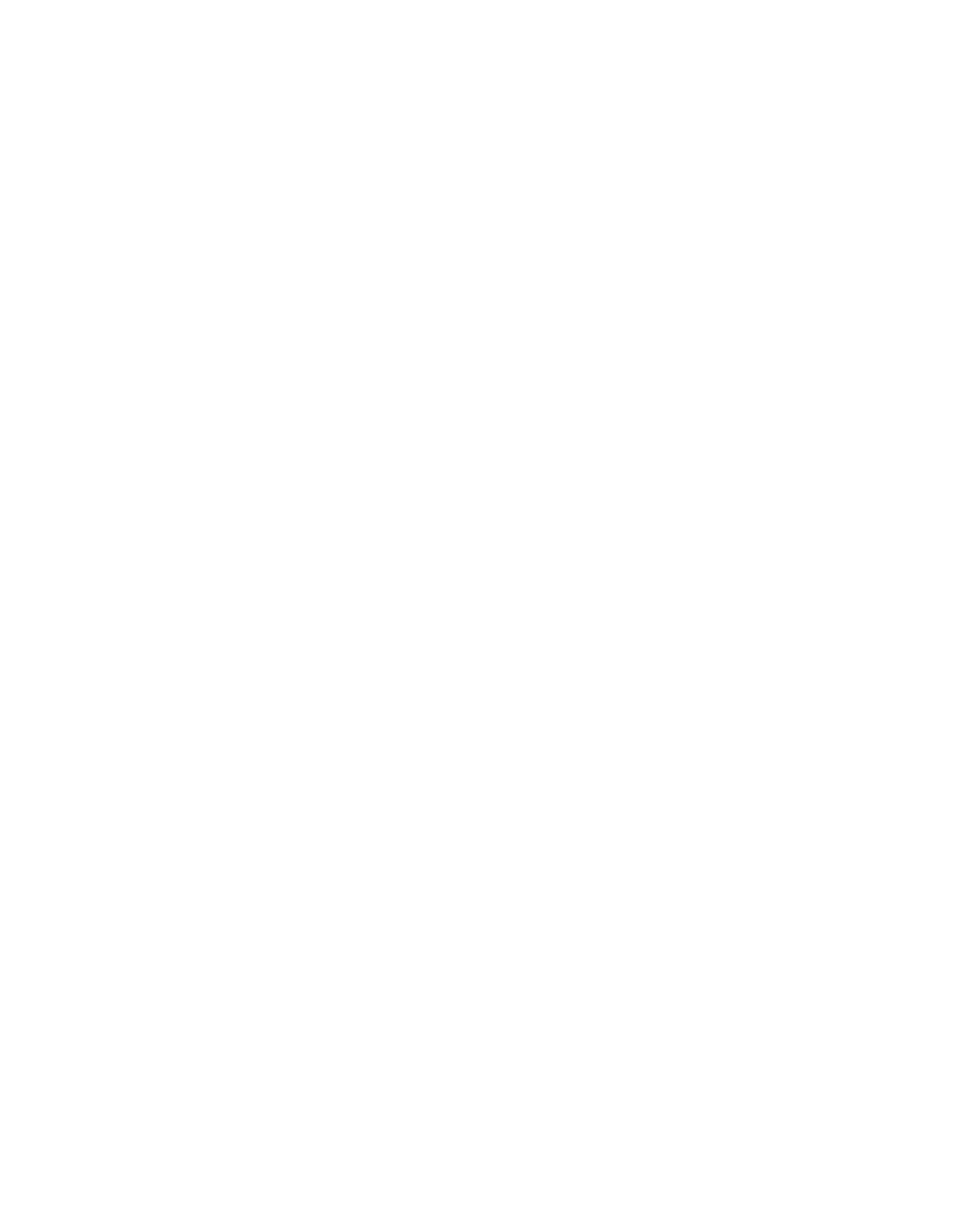| 01192203             | 524010           | <b>Building Maintenance</b>                                | 9,899            | 11,860                   | 7,357                    | 10,033         | 10,284         | \$       | 251                                         |
|----------------------|------------------|------------------------------------------------------------|------------------|--------------------------|--------------------------|----------------|----------------|----------|---------------------------------------------|
| 01192203             | 524030           | Equipment Maintenance                                      | 725              | 259                      |                          |                |                | \$       | $\overline{\phantom{a}}$                    |
| 01192203             | 524090           | Other Contractual Services                                 | 1,661            | 10,080                   | 1,667                    | 9,519          | 9,519          | \$       | $\overline{\phantom{a}}$                    |
| 01192203             | 524091           | Other Contractual Services-Custodian                       |                  | 375                      | 375                      | 1,538          | 1,538          | \$       | ÷,                                          |
| 01192203             | 527031           | Equip Svc/Repair: Custodian                                | $\overline{a}$   | 488                      | 842                      | 1,141          | 1,141          | \$       | ÷,                                          |
| 01192203             | 542130<br>543010 | Work Clothing                                              | 174              | $\overline{a}$           |                          |                |                | \$       | ÷                                           |
| 01192203             |                  | <b>Building M&amp;R Supplies</b>                           | 5,891            | 4,566                    | 8,819                    | 3,421          | 3,507<br>5,490 | \$<br>\$ | 86<br>134                                   |
| 01192203<br>01192203 | 543060<br>571010 | Custodian M&R Supplies                                     | 5,313            | 7,566                    | 8,605                    | 5,356          |                | \$       | L.                                          |
| 01192204             | 543060           | Travel-Mileage<br>Custodial M&R Supplies                   | $\overline{a}$   | $\overline{a}$           |                          | ÷,             |                | \$       | ÷,                                          |
| 01192207             | 521010           | Electricity                                                | 37,478           | 33,526                   | 32,463                   | 35,299         | 37,064         | \$       | 1,765                                       |
| 01192207             | 521020           | Natural Gas                                                | 15,881           | 11,312                   | 13,837                   | 21,186         | 22,245         | \$       | 1,059                                       |
| 01192207             | 523010           | Water                                                      | 2,153            | 1,506                    | 860                      | 3,640          | 6,552          | \$       | 2,912                                       |
| 01192207             | 523020           | Sewerage                                                   | 2,694            | 1,400                    | 1,103                    | 3,289          | 3,421          | \$       | 132                                         |
| 01192207             | 524010           | <b>Building Maintenance</b>                                | 18,211           | 15,300                   | 11,228                   | 15,015         | 15,390         | \$       | 375                                         |
| 01192207             | 524030           | <b>Equipment Maintenance</b>                               | ÷,               | 259                      |                          | ÷              | ٠              | \$       | $\sim$                                      |
| 01192207             | 524031           | Maintenance - painting                                     | -                | $\overline{\phantom{a}}$ |                          |                |                | \$       | $\overline{a}$                              |
| 01192207             | 524090           | Other Contractual Services                                 | 11,991           | 8,340                    | 3,283                    | 10,010         | 10,010         | \$       | $\overline{\phantom{a}}$                    |
| 01192207             | 524091           | Other Contract Svcs: Custodian                             | 633              | 755                      |                          |                |                | \$       | ÷,                                          |
| 01199207             | 527030           | <b>Equipment Rental/Lease</b>                              | 1,037            | 484                      | 396                      | ä,             |                | \$       | $\overline{\phantom{a}}$                    |
| 01192207             | 527031           | Equip Svc/Repair: Custodian                                | 3,986            | 2,635                    | 1,787                    | 769            | 784            | \$       | 15                                          |
| 01192207             | 542130           | <b>Work Clothing</b>                                       | 577              | 940                      | 891                      | 892            | 910            | \$       | 18                                          |
| 01192207             | 543010           | <b>Building M&amp;R Supplies</b>                           | 8,951            | 9,603                    | 2,827                    | 5,843          | 5,989          | \$       | 146                                         |
| 01192207             | 543060           | Custodian M&R Supplies                                     | 7,490            | 10,352                   | 8,865                    | 5,894          | 6,041          | \$       | 147                                         |
| 01192007             | 571010           | Travel-Mileage                                             |                  | ۰.                       |                          | ٠              | ٠              | \$       | $\sim$                                      |
| 01192210             | 521010           | Electricity                                                | 10,098           | 9,569                    | 9,453                    | 13,270         | 13,934         | \$       | 664                                         |
| 01192210             | 521020           | Natural Gas                                                | 4,725            | 4,389                    | 4,263                    | 7,910          | 8,306          | \$       | 396                                         |
| 01192210             | 523010           | Water                                                      | 672              | 473                      | 496                      | 784            | 1,411          | \$       | 627                                         |
| 01192210             | 523020           | Sewerage                                                   | 1,284            | 856                      | 1,038                    | 1,786          | 1,857          | \$       | 71                                          |
| 01192210             | 524010           | <b>Building Maintenance</b>                                | 4,193            | 6,097                    | 16,530                   | 2,844          | 2,915          | \$       | 71                                          |
| 01192210             | 524030<br>524090 | <b>Equipment Maintenance</b><br>Other Contractual Services | 234              | 259<br>415               |                          | 164<br>1,768   | 164<br>1,768   | \$<br>\$ | $\overline{a}$<br>÷.                        |
| 01192210             | 524091           |                                                            | L,               | 450                      | 193<br>L,                | 461            | 461            | \$       | ÷,                                          |
| 01192210<br>01192210 | 527030           | Other Contract Svcs: Custodian<br>Euqipment Rental/Lease   | 196              | 41                       | L,                       | 41             | 41             | \$       | $\mathbb{Z}^{\mathbb{Z}}$                   |
| 01192210             | 527031           | Equip Svc/Repair: Custodian                                | $\overline{a}$   | 29                       | $\overline{a}$           | 323            | 323            | \$       | $\overline{\phantom{a}}$                    |
| 01192210             | 529050           | Recycled Materials Disposal                                |                  |                          |                          | 2,133          | 2,240          | \$       | 107                                         |
| 01192210             | 542130           | <b>Work Clothing</b>                                       | 232              | 662                      | 913                      | 756            | 771            | \$       | 15                                          |
| 01192210             | 543010           | <b>Building M&amp;R Supplies</b>                           | 2,312            | 2,724                    | 1,975                    | 2,819          | 2,889          | \$       | 70                                          |
| 01192210             | 543060           | Custodian M&R Supplies                                     | 3,529            | 3,550                    | 5,852                    | 2,855          | 2,926          | \$       | 71                                          |
| 01192210             | 571010           | Travel-Mileage                                             |                  |                          |                          | ٠              |                | \$       |                                             |
| 01192211             | 513120           | Scheduled Overtime                                         | L.               | L.                       |                          | ÷              |                | \$       | ÷.                                          |
|                      |                  |                                                            |                  |                          |                          |                |                |          |                                             |
| 01192211             | 521010           | Electricity                                                | 37,870           | 26,817                   | 25,039                   | 41,044         | 43,096         | \$       | 2,052                                       |
| 01192211             | 521020           | Natural Gas                                                | 55,425           | 42,117                   | 47,441                   | 59,024         | 61,975         | \$       | 2,951                                       |
| 01192211             | 523010           | Water                                                      | 2,621            | 1,967                    | 2,179                    | 3,649          | 6,568          | \$       | 2,919                                       |
| 01192211             | 523020           | Sewerage                                                   | 3,833            | 2,511                    | 3,275                    | 7,399          | 7,695          | \$       | 296                                         |
| 01192211             | 524010           | <b>Building Maintenance</b>                                | 10,715           | 23,897                   | 9,412                    | 10,327         | 10,585         | \$       | 258                                         |
| 01192211             | 524030           | <b>Equipment Maintenance</b>                               | $\overline{a}$   | 1,470                    | $\blacksquare$           | 1,579          | 1,579          | \$       | $\overline{\phantom{a}}$                    |
| 01192211             | 524090           | <b>Other Contractual Services</b>                          | $\overline{a}$   | 15,792                   | $\overline{\phantom{a}}$ | 5,561          | 5,561          | \$       | $\overline{\phantom{a}}$                    |
| 01192211             | 524091           | Other Cont Scvs: Custodian                                 | 300              | 450                      |                          | 1,435          | 1,435          | \$       | $\overline{a}$                              |
| 01192211             | 527030           | <b>Equipment Rental/Lease</b>                              | 835              | 414                      | 746                      | 343            | 350            | \$       | $\overline{7}$                              |
| 01192211             | 527031           | Equip Svc/Repair: Custodian                                | 7,130            | 5,863                    | 7,357                    | 1,153          | 1,176          | \$       | 23                                          |
| 01192211             | 529020           | Rubbish/Garbage Pickup                                     | 2,689            | 2,171                    | 2,159                    | 5,187          | 5,446          | \$       | 259                                         |
| 01192211             | 529050           | Recycled Materials Disposal                                | 955              | 831                      | 943                      | 2,133          | 2,240          | \$       | 107                                         |
| 01192211             |                  | 542130 Work Clothing                                       | 753              | 803                      | 765                      | 1,311          | 1,337          | \$       | 26                                          |
| 01192211             | 543010           | <b>Building M&amp;R Supplies</b>                           | 18,024           | 7,238                    | 8,538                    | 10,404         | 10,664         | \$       | 260                                         |
| 01192211             | 543060           | Custodian M&R Supplies                                     | 10,949           | 14,282                   | 13,607                   | 6,534          | 6,697          | \$       | 163                                         |
| 01192211             | 571010           | Travel-Mileage                                             |                  | $\overline{\phantom{a}}$ |                          |                |                | \$       | $\blacksquare$                              |
| 01192212             | 521010           | Electricity                                                | 38,465           | 32,724                   | 34,746                   | 48,058         | 50,461         | \$       | 2,403                                       |
| 01192212             | 521020           | Natural Gas                                                | 39,979           | 30,565                   | 36,432                   | 46,875         | 49,219         | \$<br>\$ | 2,344                                       |
| 01192212             | 523010           | Water                                                      | 5,980            | 4,135                    | 2,183                    | 4,288          | 7,718          |          | 3,430                                       |
| 01192212<br>01192212 | 523020<br>524010 | Sewerage<br><b>Building Maintenance</b>                    | 11,137<br>23,076 | 6,806<br>17,472          | 3,171<br>16,829          | 8,781<br>6,652 | 9,132<br>6,818 | \$<br>\$ | 351<br>166                                  |
| 01192212             | 524030           | Equipment Maintenance                                      | 633              | 1,618                    | 247                      | 1,097          | 1,097          | \$       |                                             |
| 01192212             | 524090           | Other Contractual Services                                 | 786              | 3,962                    | 193                      | 5,443          | 5,443          | \$       | $\overline{\phantom{a}}$                    |
| 01192212             | 524091           | Other Contract Svcs: Custodian                             | 504              | 350                      |                          | 615            | 615            | \$       | $\overline{\phantom{a}}$                    |
| 01192212             | 527030           | Equipment Rental/Lease                                     | 701              | 488                      | 691                      | 210            | 210            | \$       | $\sim$                                      |
| 01192212             | 527031           | Equip Svc/Repair: Custodian                                | 4,098            | 6,043                    | 11,803                   | 1,076          | 1,098          | \$       | 22                                          |
| 01192212             | 529020           | Rubbish/Garbage Pickup                                     | 2,839            | 2,494                    | 2,752                    | 5,187          | 5,446          | \$       | 259                                         |
| 01192212             | 529050           | Recycled Materials Disposal                                | 955              | 923                      | 1,063                    | 2,133          | 2,240          | \$       | 107                                         |
| 01192212             | 542130           | Work Clothing                                              | 496              | 1,102                    | 1,000                    | 1,311          | 1,337          | \$       | 26                                          |
| 01192212             | 543010           | <b>Building M&amp;R Supplies</b>                           | 14,427           | 13,029                   | 9,322                    | 8,000          | 8,200          | \$       | 200                                         |
| 01192212             | 543060           | Custodian M&R Supplies                                     | 8,699            | 23,178                   | 19,034                   | 6,099          | 6,251          | \$       | 152                                         |
| 01192212             | 571010           | Travel-Mileage                                             |                  | $\overline{\phantom{a}}$ |                          |                |                | \$       | ÷.                                          |
| 01192213             | 521010           | Electricity                                                | 27,220           | 23,178                   | 22,961                   | 33,230         | 34,892         | \$       | 1,662                                       |
| 01192213             | 521020           | Natural Gas                                                | 42,794           | 33,815                   | 32,664                   | 53,670         | 56,354         | \$       | 2,684                                       |
| 01192213             | 523010           | Water                                                      | 2,285            | 1,973                    | 1,374                    | 2,628          | 4,730          | \$       | 2,102                                       |
| 01192213             | 523020           | Sewerage                                                   | 4,646            | 4,094                    | 3,021                    | 6,203          | 6,451          | \$       | 248                                         |
| 01192213             | 524010           | <b>Building Maintenance</b>                                | 10,539           | 12,524                   | 11,930                   | 7,538          | 7,726          | \$       | 188                                         |
| 01192213             | 524030           | <b>Equipment Maintenance</b>                               | 217              | 259                      | $\overline{\phantom{a}}$ | 1,251          | 1,251          | \$       | $\sim$                                      |
| 01192213             | 524090           | Other Contractual Services                                 | 889              | 1,785                    | 220                      | 6,709          | 6,709          | \$       | ÷.                                          |
| 01192213<br>01192213 | 524091<br>527030 | Other Contract Svcs: Custodian<br>Equipment Rental/Lease   | 300<br>500       | 855<br>207               | 397                      | 564<br>261     | 564<br>266     | \$<br>\$ | $\overline{\phantom{a}}$<br>$5\overline{)}$ |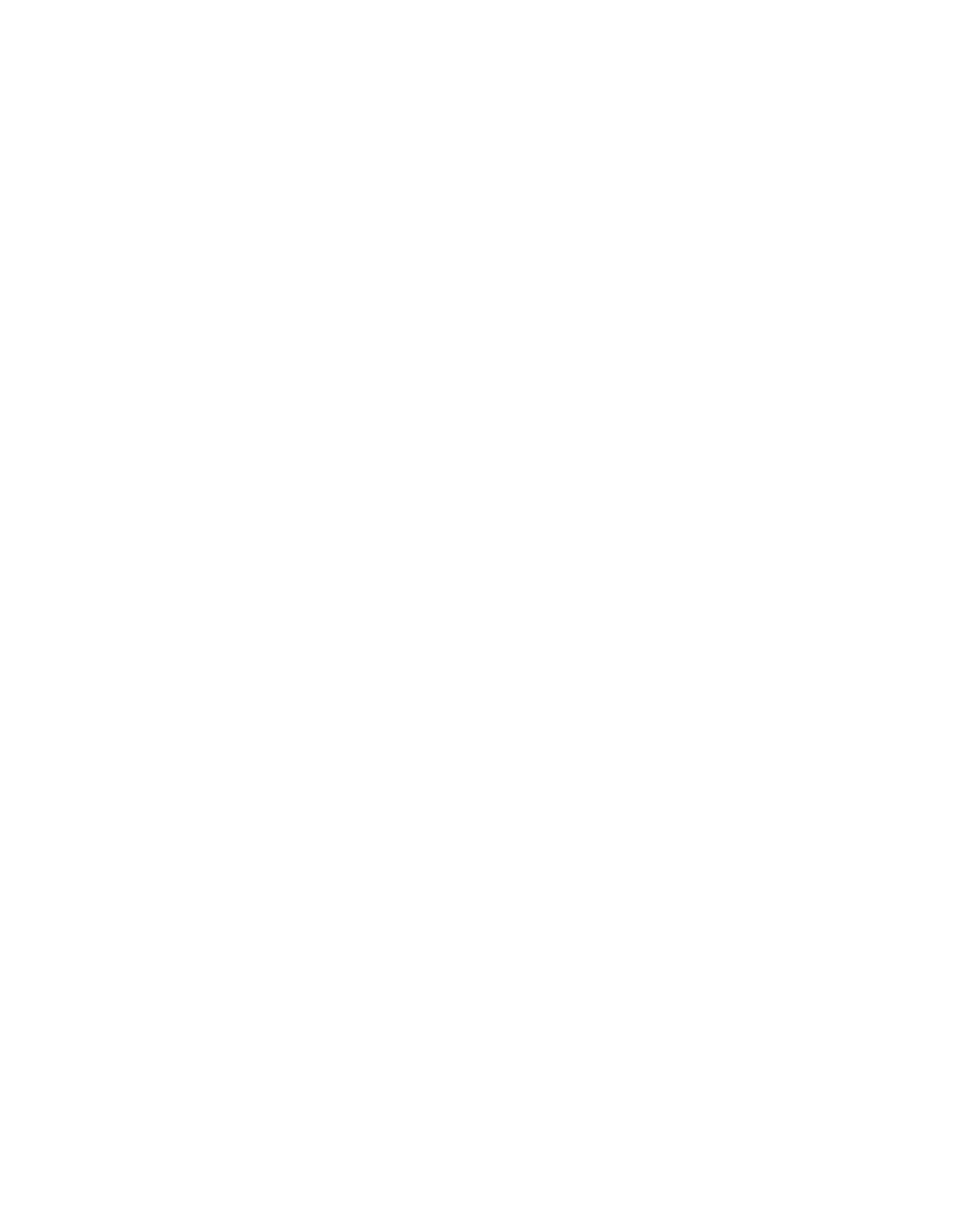| 01192213             | 527031           | Equip Svc/Repair: Custodian                                         | 4,145           | 2,704           | 4,535                 | 1,076           | 1,098          | \$             | 22                                                   | 2.00%                      |
|----------------------|------------------|---------------------------------------------------------------------|-----------------|-----------------|-----------------------|-----------------|----------------|----------------|------------------------------------------------------|----------------------------|
| 01192213             | 529020           | Rubbish/Garbage Pickup                                              | 2,419           | 2,328           | 2,150                 | 5,187           | 5,446          | \$             | 259                                                  | 5.00%                      |
| 01192213             | 529050           | Recycled Materials Disposal                                         | 1,127           | 923             | 1,063                 | 2,133           | 2,240          | \$             | 107                                                  | 5.00%                      |
| 01192213             | 542130           | <b>Work Clothing</b>                                                | 463             | 953             | 915                   | 1,311           | 1,337          | \$             | 26                                                   | 2.00%                      |
| 01192213             | 543010           | <b>Building M&amp;R Supplies</b>                                    | 5,481           | 4,434           | 2,853                 | 8,918           | 9,141          | \$             | 223                                                  | 2.50%                      |
| 01192213             | 543060           | <b>Custodian M&amp;R Supplies</b>                                   | 9,027           | 11,506          | 12,525                | 6,099           | 6,251          | \$             | 152                                                  | 2.50%                      |
| 01192213             | 571010           | Travel-Mileage                                                      |                 |                 |                       |                 | Ξ              | \$             | L                                                    | 0.00%                      |
| 01192214             | 521010           | Electricity                                                         | 20,188          | 16,520          | 15,910                | 26,502          | Ξ              | \$<br>\$       | (26, 502)                                            | $-100.00\%$                |
| 01192214<br>01192214 | 521020<br>523010 | Natural Gas<br>Water                                                | 62,271<br>3,370 | 57,949<br>3,058 | 51,453<br>2,655       | 68,080<br>4,212 |                | \$             | (68,080)<br>(4, 212)                                 | $-100.00\%$<br>$-100.00\%$ |
| 01192214             | 523020           | Sewerage                                                            | 5,849           | 5,097           | 4,497                 | 7,317           | Ξ<br>٠         | \$             | (7, 317)                                             | $-100.00\%$                |
| 01192214             | 524010           | <b>Building Maintenance</b>                                         | 11,523          | 9,485           | 19,584                | 7,401           | ٠              | \$             | (7, 401)                                             | $-100.00\%$                |
| 01192214             | 524030           | <b>Equipment Maintenance</b>                                        | 621             | 309             |                       | 943             |                | \$             | (943)                                                | $-100.00\%$                |
| 01192214             | 524090           | Other Contractual Services                                          | 665             | L.              | 220                   | 8,077           | Ξ              | \$             | (8,077)                                              | $-100.00\%$                |
| 01192214             | 524091           | Other Cont Scvs: Custodian                                          | 300             | 500             | $\omega$              | 666             |                | \$             | (666)                                                | $-100.00\%$                |
| 01192214             | 527030           | Equipment Rental/Lease                                              | 774             | 556             | 316                   | 261             | ä,             | \$             | (261)                                                | $-100.00\%$                |
| 01192214             | 527031           | Equip Svc/Repair: Custodian                                         | 1,897           | 7,303           | 2,972                 | 1,107           | Ξ              | \$             | (1, 107)                                             | $-100.00\%$                |
| 01192214             | 529020           | Rubbish/Garbage Pickup                                              | 2,588           | 2,328           | 2,192                 | 5,187           |                | \$             | (5, 187)                                             | $-100.00\%$                |
| 01192214             | 529050           | Recycled Materials Disposal                                         | 955             | 923             | 911                   | 2,133           |                | \$             | (2, 133)                                             | $-100.00\%$                |
| 01192214             | 542130           | <b>Work Clothing</b>                                                | 563             | 953             | 885                   | 1,311           | 1,337          | \$             | 26                                                   | 2.00%                      |
| 01192214             | 543010           | <b>Building M&amp;R Supplies</b>                                    | 6,024           | 5,929           | 7,467                 | 8,584           | Ξ              | \$             | (8, 584)                                             | $-100.00\%$                |
| 01192214             | 543060           | <b>Custodian M&amp;R Supplies</b>                                   | 6,369           | 10,353          | 11,922                | 7,298           |                | \$             | (7, 298)                                             | $-100.00\%$                |
| 01192214             | 543090           | Other M&R Supplies                                                  | 304             |                 |                       | Ξ               | ٠              | \$             | $\overline{\phantom{a}}$                             | 0.00%                      |
| 01192215             | 521010           | Electricity                                                         | 77,368          | 59,128          | 66,001                | 94,888          | 99,632         | \$             | 4,744                                                | 5.00%                      |
| 01192215             | 521020           | Natural Gas                                                         | 42,852          | 35,050          | 42,975                | 63,018          | 66,169         | \$             | 3,151                                                | 5.00%                      |
| 01192215             | 523010           | Water                                                               | 5,515           | 2,992           | 3,622                 | 6,982           | 12,568         | \$             | 5,586                                                | 80.00%                     |
| 01192215             | 523020           | Sewerage                                                            | 8,290           | 3,858           | 5,098                 | 12,466          | 12,965         | \$             | 499                                                  | 4.00%                      |
| 01192215<br>01192215 | 524010           | <b>Building Maintenance</b>                                         | 23,313          | 26,553          | 31,944                | 16,374          | 16,783         | \$             | 409<br>33                                            | 2.50%                      |
| 01192215             | 524030<br>524090 | <b>Equipment Maintenance</b><br><b>Other Contractual Services</b>   | 486<br>14,675   | 2,408<br>10,634 | 1,607<br>14,037       | 1,333<br>9,251  | 1,366<br>9,436 | \$<br>\$       | 185                                                  | 2.50%<br>2.00%             |
| 01192215             | 524091           | Other Contract Svcs: Custodian                                      | 504             | 900             |                       | 1,435           | 1,435          | \$             | ÷,                                                   | 0.00%                      |
| 01192215             | 527030           | Equipment Rental/Lease                                              | 724             | 343             | 549                   | 282             | 288            | \$             | 6                                                    | 2.00%                      |
| 01192215             | 527031           | Equip Svc/Repair: Custodian                                         | 1,615           | 5,645           | 4,786                 | 1,538           | 1,569          | \$             | 31                                                   | 2.00%                      |
| 01192215             | 529020           | Rubbish/Garbage Pickup                                              | 2,536           | 1,998           | 2,356                 | 5,187           | 5,446          | \$             | 259                                                  | 5.00%                      |
| 01192215             | 529050           | Recycled Materials Disposal                                         | 955             | 956             | 1,061                 | 2,133           | 2,240          | \$             | 107                                                  | 5.00%                      |
| 01192215             | 542130           | Work Clothing                                                       | 1,017           | 1,102           | 1,175                 | 1,356           | 1,383          | \$             | 27                                                   | 2.00%                      |
| 01192215             | 543010           | <b>Building M&amp;R Supplies</b>                                    | 12,030          | 7,857           | 7,832                 | 13,914          | 14,262         | \$             | 348                                                  | 2.50%                      |
| 01192215             | 543060           | Custodian M&R Supplies                                              | 11,738          | 14,798          | 17,069                | 10,250          | 10,506         | \$             | 256                                                  | 2.50%                      |
| 01192215             | 571010           | Travel-Mileage                                                      | ä,              | ÷.              |                       | ä,              | ä,             | \$             | $\blacksquare$                                       | 0.00%                      |
| 01192216             | 521010           | Electricity                                                         | 48,438          | 41,961          | 45,122                | 56,910          | 59,756         | \$             | 2,846                                                | 5.00%                      |
| 01192216             | 521020           | Natural Gas                                                         | 28,436          | 24,033          | 23,370                | 52,421          | 55,042         | \$             | 2,621                                                | 5.00%                      |
| 01192216             | 523010           | Water                                                               | 4,276           | 1,597           | 996                   | 2,751           | 4,952          | \$             | 2,201                                                | 80.00%                     |
| 01192216             | 523020           | Sewerage                                                            | 8,687           | 3,081           | 2,184                 | 6,540           | 6,802          | \$             | 262                                                  | 4.00%                      |
| 01192216             | 524010           | <b>Building Maintenance</b>                                         | 12,207          | 14,683          | 13,120                | 6,709           | 6,877          | \$             | 168                                                  | 2.50%                      |
| 01192216             | 524030<br>524090 | <b>Equipment Maintenance</b>                                        | 155             | 598             |                       | 1,087           | 1,114          | \$<br>\$       | 27                                                   | 2.50%                      |
| 01192216<br>01192216 | 524091           | <b>Other Contractual Services</b><br>Other Contract Svcs: Custodian | 11,839<br>504   | 6,748<br>461    | 1,268                 | 5,694<br>1,435  | 5,694<br>1,435 | \$             | $\overline{\phantom{a}}$<br>$\overline{\phantom{a}}$ | 0.00%<br>0.00%             |
| 01192216             | 527030           | Equipment Rental/Lease                                              | 1,057           | 691             | 923                   | 220             | 224            | \$             | 4                                                    | 2.00%                      |
| 01192216             | 527031           | Equip Svc/Repair: Custodian                                         | 4,084           | 3,748           | 5,887                 | 1.153           | 1,176          | \$             | 23                                                   | 2.00%                      |
| 01192216             | 529020           | Rubbish/Garbage Pickup                                              | 2,424           | 2,439           | 2,048                 | 5,187           | 5,446          | \$             | 259                                                  | 5.00%                      |
| 01192216             | 529050           | Recycled Materials Disposal                                         | 1,318           | 913             | 911                   | 2,133           | 2,240          | \$             | 107                                                  | 5.00%                      |
| 01192216             | 542130           | <b>Work Clothing</b>                                                | 670             | 1,073           | 1,020                 | 1,311           | 1,337          | \$             | 26                                                   | 2.00%                      |
| 01192216             | 543010           | <b>Building M&amp;R Supplies</b>                                    | 10,729          | 15,746          | 5,486                 | 8,789           | 9,009          | \$             | 220                                                  | 2.50%                      |
| 01192216             | 543060           | <b>Custodian M&amp;R Supplies</b>                                   | 9,069           | 15,578          | 13,459                | 6,534           | 6,697          | \$             | 163                                                  | 2.50%                      |
| 01192216             | 571010           | Travel-Mileage                                                      | ä,              | ÷,              | ÷.                    | ÷.              |                | \$             | $\blacksquare$                                       | 0.00%                      |
| 01192217             | 521010           | Electricity                                                         | 27,611          | 22,070          | 23,258                | 29,659          | 31,142         | \$             | 1,483                                                | 5.00%                      |
| 01192217             | 521020           | Natural Gas                                                         | 29,818          | 22,987          | 27,525                | 36,961          | 38,809         | \$             | 1,848                                                | 5.00%                      |
| 01192217             | 523010           | Water                                                               | 2,852           | 2,218           | 2,193                 | 2,992           | 5,386          | \$             | 2,394                                                | 80.00%                     |
| 01192217             | 523020           | Sewerage                                                            | 4,294           | 3,027           | 3,181                 | 5,602           | 5,826          | \$             | 224                                                  | 4.00%                      |
| 01192217             | 524010           | <b>Building Maintenance</b>                                         | 9,066           | 10,287          | 12,717                | 5,443           | 5,579          | \$             | 136                                                  | 2.50%                      |
| 01192217             | 524030           | <b>Equipment Maintenance</b>                                        | 47              | 701             | $\blacksquare$        | 841             | 841            | \$             | $\blacksquare$                                       | 0.00%                      |
| 01192217<br>01192217 | 524090<br>524091 | <b>Other Contractual Services</b>                                   | 332             | 1,324           | 260<br>$\blacksquare$ | 6,857<br>718    | 6,857          | \$<br>\$       | $\blacksquare$<br>$\blacksquare$                     | 0.00%                      |
| 01192217             | 527030           | Other Contract Svcs: Custodian<br>Equipment Rental/Lease            | 488<br>651      | 600<br>323      | 517                   | 159             | 718<br>162     | \$             | 3                                                    | 0.00%<br>2.00%             |
| 01192217             | 527031           | Equip Svc/Repair: Custodian                                         | 3,654           | 5,547           | 3,961                 | 1,076           | 1,098          | \$             | 22                                                   | 2.00%                      |
| 01192217             | 529020           | Rubbish/Garbage Pickup                                              | 2,611           | 2,328           | 2,054                 | 5,187           | 5,446          | $\mathfrak{S}$ | 259                                                  | 5.00%                      |
| 01192217             | 529050           | Recycled Materials Disposal                                         | 1,128           | 923             | 943                   | 2,133           | 2,240          | \$             | 107                                                  | 5.00%                      |
| 01192217             | 542130           | Work Clothing                                                       | 556             | 1,086           | 885                   | 1,220           | 1,244          | \$             | 24                                                   | 2.00%                      |
| 01192217             | 543010           | <b>Building M&amp;R Supplies</b>                                    | 5,604           | 2,882           | 4,927                 | 9,609           | 9,849          | \$             | 240                                                  | 2.50%                      |
| 01192217             | 543060           | Custodian M&R Supplies                                              | 9,606           | 14,411          | 16,380                | 6,099           | 6,251          | \$             | 152                                                  | 2.50%                      |
| 01192217             | 571010           | Travel-Mileage                                                      |                 | ٠               |                       | ÷               | ٠              | \$             | $\overline{\phantom{a}}$                             | 0.00%                      |
| 01192221             | 513120           | Scheduled Overtime                                                  | 92              |                 | (597)                 | ٠               |                | \$             | $\overline{\phantom{a}}$                             | 0.00%                      |
| 01192221             | 521010           | Electricity                                                         | 163,003         | 133,500         | 135,661               | 173,630         | 182,312        | \$             | 8,682                                                | 5.00%                      |
| 01192221             | 521020           | Natural Gas                                                         | 162,281         | 146,238         | 184,429               | 243,454         | 255,627        | \$             | 12,173                                               | 5.00%                      |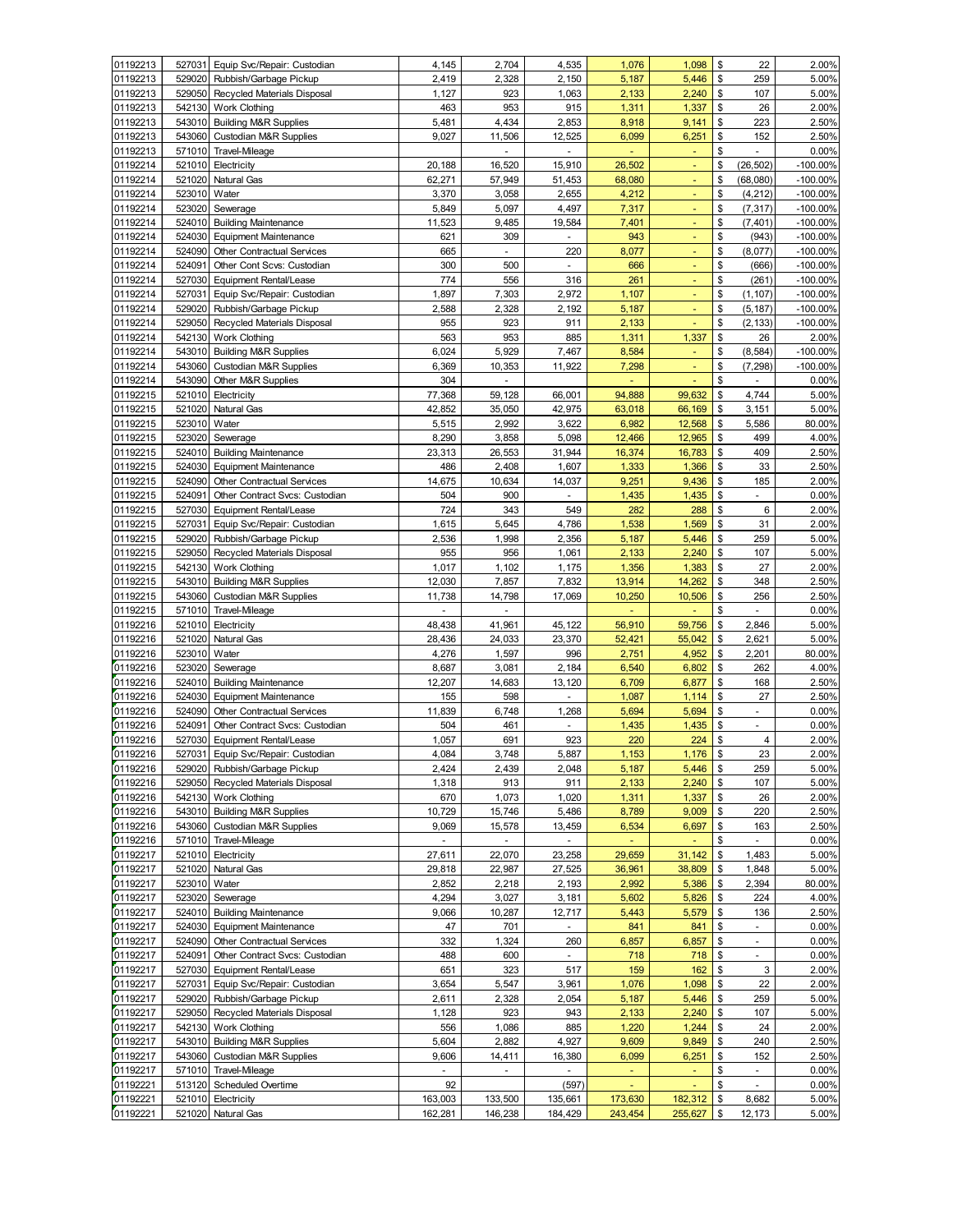| 01192221             | 521030           | Fuel Oil                                             | 256                      | ä,             |                          |                |                                       | \$       | ÷,                       | 0.00%             |
|----------------------|------------------|------------------------------------------------------|--------------------------|----------------|--------------------------|----------------|---------------------------------------|----------|--------------------------|-------------------|
| 01192221             | 523010           | Water                                                | 4,593                    | 4,011          | 5,419                    | 8,491          | 15,284                                | \$       | 6,793                    | 80.00%            |
| 01192221             | 523020           | Sewerage                                             | 7,521                    | 6,450          | 10,560                   | 17,066         | 17,749                                | \$       | 683                      | 4.00%             |
| 01192221             | 524010           | <b>Building Maintenance</b>                          | 42,822                   | 77,097         | 27,765                   | 37,115         | 38,043                                | \$       | 928                      | 2.50%             |
| 01192221             | 524030           | <b>Equipment Maintenance</b>                         | 2,794                    | 1,685          | 2,477                    | 2,050          | 2,091                                 | \$       | 41                       | 2.00%             |
| 01192221             | 524090           | Other Contractual Services                           | 6,612                    | 7,315          | 12,207                   | 20,695         | 20,695                                | \$       | ÷                        | 0.00%             |
| 01192221             | 524091           | Other Contract Svcs: Custodian                       | 1,600                    | 1,800          | $\blacksquare$           | 2,050          | 2,050                                 | \$       | ٠                        | 0.00%             |
| 01192221             | 527030           | <b>Equipment Rental/Lease</b>                        | 1,546                    | 929            | 1,252                    | 436            | 445                                   | \$       | 9                        | 2.00%             |
| 01192221             | 527031           | Equip Svc/Repair: Custodian                          | 3,247                    | 10,190         | 11,748                   | 3,844          | 3,921                                 | \$       | 77                       | 2.00%             |
| 01192221             | 529020           | Rubbish/Garbage Pickup                               | 12,771                   | 11,705         | 10,805                   | 14,979         | 15,728                                | \$       | 749                      | 5.00%             |
| 01192221             | 529050           | Recycled Materials Disposal                          | 3,151                    | 3,141          | 3,002                    | 4,597          | 4,827                                 | \$       | 230                      | 5.00%             |
| 01192221             | 542130           | <b>Work Clothing</b>                                 | 3,585                    | 2,013          | 2,267                    | 1,456          | 1,485                                 | \$       | 29                       | 2.00%             |
| 01192221             | 543010           | <b>Building M&amp;R Supplies</b>                     | 33,083                   | 26,706         | 15,881                   | 24,677         | 25,294                                | \$       | 617                      | 2.50%             |
| 01192221             | 543060           | <b>Custodian M&amp;R Supplies</b>                    | 38,163                   | 38,659         | 26,225                   | 32,031         | 32,832                                | \$       | 801                      | 2.50%             |
| 01192221             | 571010           | Travel-Mileage                                       |                          |                |                          |                |                                       | \$       | ÷                        | 0.00%             |
| 01192231             | 513120           | <b>Scheduled Overtime</b>                            | L,                       |                | L.                       |                |                                       | \$       | ÷,                       | 0.00%             |
| 01192231             | 521010           | Electricity                                          | 329,906                  | 251,104        | 250,493                  | 341,150        | 358,208                               | \$       | 17,058                   | 5.00%             |
| 01192231             | 521020           | Natural Gas                                          | 87,211                   | 59,905         | 82,445                   | 122,114        | 128,220                               | \$       | 6,106                    | 5.00%             |
| 01192231             | 521030           | Fuel Oil                                             | 1,107                    |                | $\blacksquare$           | Ξ              |                                       | \$       |                          | 0.00%             |
| 01192231             | 523010           | Water                                                | 10,691                   | 7,450          | 5,217                    | 20,504         | 36,907                                | \$       | 16,403                   | 80.00%            |
| 01192231             | 523020           | Sewerage                                             | 18,677                   | 13,225         | 8,708                    | 47,096         | 48,980                                | \$       | 1,884                    | 4.00%             |
| 01192231             | 524010           | <b>Building Maintenance</b>                          | 87,511                   | 76,485         | 79,126                   | 64,850         | 66,471                                | \$       | 1,621                    | 2.50%             |
| 01192231             | 524030           | <b>Equipment Maintenance</b>                         | 2,560                    | 5,795          | 2,649                    | 6,680          | 6,814                                 | \$       | 134                      | 2.00%             |
| 01192231             | 571010           | Travel-Mileage                                       | $\blacksquare$           | ÷,             | $\omega$                 | ä,             | L.                                    | \$       | $\omega$                 | 0.00%             |
| 01192231             | 524090           | Other Contractual Services                           | 59,280                   | 10,106         | 16,403                   | 11,224         | 11,224                                | \$       | $\blacksquare$           | 0.00%             |
| 01192231             | 524091           | Other Contract Svcs: Custodian                       | 4,905                    | 4,217          | $\blacksquare$           | 3,075          | 3,075                                 | \$       | $\blacksquare$           | 0.00%             |
| 01192231             | 527030           | <b>Equipment Rental/Lease</b>                        | 614                      |                |                          |                |                                       | \$       |                          | 0.00%             |
|                      | 527031           |                                                      | 12,856                   |                |                          | 1,584          | 1,584                                 | \$       | $\blacksquare$           | 2.00%             |
| 01192231             |                  | Equip Svc/Repair: Custodian                          |                          | 9,565          | 14,628                   | 5,558          | 5,669                                 |          | 111                      |                   |
| 01192231             | 529020           | Rubbish/Garbage Pickup                               | 13,768                   | 9,163          | 7,270                    | 17,169         | 18,027                                | \$       | 858                      | 5.00%             |
| 01192231             | 529050           | Recycled Materials Disposal                          | 3,858                    | 2,537          | 2,857                    | 7,826          | 8,217                                 | \$       | 391                      | 5.00%             |
| 01192231             | 542130           | <b>Work Clothing</b>                                 | 4,335                    | 2,423          | 2,685                    | 1,365          | 1,392                                 | \$       | 27                       | 2.00%             |
| 01192231             | 543010           | <b>Building M&amp;R Supplies</b>                     | 81,277                   | 32,997         | 49,063                   | 22,653         | 23,219                                | \$       | 566                      | 2.50%             |
| 01192231             | 543060           | Custodian M&R Supplies                               | 37,817                   | 44,686         | 27,502                   | 51,996         | 53,296                                | \$       | 1,300                    | 2.50%             |
| 01192231             | 578015           | Late Fees/Interest Charges                           | ä,                       | ٠              | ä,                       |                |                                       | \$       | $\blacksquare$           | 0.00%             |
| 01192232             | 521010           | Electricity                                          | 3,145                    | 2,984          | 2,952                    | 3,339          | 3,506                                 | \$       | 167                      | 5.00%             |
| 01192232             | 521020           | Natural Gas                                          | 4,780                    | 4,112          | 4,643                    | 8,861          | 9,304                                 | \$       | 443                      | 5.00%             |
| 01192232             | 523010           | Water                                                | 239                      | 199            | 200                      | 325            | 585                                   | \$       | 260                      | 80.00%            |
| 01192232             | 523020           | Sewerage                                             | 289                      | 269            | 342                      | 576            | 599                                   | \$       | 23                       | 4.00%             |
| 01192232             | 524010           | <b>Building Maintenance</b>                          | 2,424                    | 2,212          | 2,302                    | Ξ              |                                       | \$       | ä,                       | 0.00%             |
| 01192232             | 524030           | <b>Equipment Maintenance</b>                         | 555                      | 251            |                          |                |                                       | \$       | ÷                        | 0.00%             |
| 01192232             | 524090           | Other Contractual Services                           | ÷,                       | ÷,             | $\blacksquare$           | ٠              | Ξ                                     | \$       | ÷                        | 0.00%             |
| 01192232             | 527031           | EQUIP SVC/REPAIR: CUSTO                              | 582                      |                | 660                      |                |                                       | \$       | $\overline{\phantom{a}}$ | 0.00%             |
| 01192232             | 534020           | Telephone Expense                                    |                          |                |                          |                |                                       |          | $\blacksquare$           | 0.00%             |
| 01192232             |                  |                                                      | 118                      |                | $\blacksquare$           |                |                                       | \$       |                          |                   |
| 01192232             | 542130           | <b>Work Clothing</b>                                 | 645                      | 1,737          | 150                      | 346            | 353                                   | \$       | $\overline{7}$           | 2.00%             |
|                      | 543010           | <b>Building M&amp;R Supplies</b>                     | 2,330                    | 3,338          | 1,710                    | Ξ              | ٠                                     | \$       | $\blacksquare$           | 0.00%             |
| 01192232             | 543060           | Custodial M&R Supplies                               | 223                      | 75             | 248                      |                |                                       | \$       | $\blacksquare$           | 0.00%             |
| 01192232             | 571010           | Travel-Mileage                                       | ä,                       | ä,             | 10                       | ä,             | ä,                                    | \$       | $\omega$                 | 0.00%             |
| 01192239             | 521030           | Fuel Oil                                             | $\blacksquare$           | 928            | ä,                       | Ξ              | ä,                                    | \$       | $\blacksquare$           | 0.00%             |
| 01192239             |                  | 524010 Building Maintenance                          |                          |                |                          |                |                                       | \$       |                          | 0.00%             |
| 01192239             | 524020           | Vehicle Maintenance                                  | 3,069                    | 2,196          | 16,541                   | 3,075          | 3,137                                 | \$       | 62                       | 2.00%             |
| 01192339             | 524030           | <b>Equipment Maintenance</b>                         |                          |                | 41                       | ÷              |                                       | \$       | ÷                        | 0.00%             |
| 01192239             | 524031           | Maintenance - painting                               | 2,688                    | 4,804          | 286                      | 1,117          | 1,117                                 | \$       | ÷                        | 0.00%             |
| 01192239             | 524091           | Other Contract Svcs: Custodian                       | $\blacksquare$           | ÷,             | 100                      | ÷              | ٠                                     | \$       | $\blacksquare$           | 0.00%             |
| 01192239             | 527030           | <b>Equipment Rental/Lease</b>                        | $\overline{\phantom{a}}$ | ÷              | $\blacksquare$           | ٠              | $\blacksquare$                        | \$       | $\blacksquare$           | 0.00%             |
| 01192239             | 527031           | Equip Svc/Repair: Custodian                          | ÷,                       | ÷,             | 175                      | ٠              | ٠                                     | \$       | $\blacksquare$           | 0.00%             |
|                      | 530500           |                                                      | $\blacksquare$           | $\blacksquare$ | $\overline{\phantom{a}}$ |                |                                       | \$       | $\blacksquare$           | 0.00%             |
| 01192239<br>01192239 | 534020           | Training and Development<br><b>Telephone Expense</b> | $\overline{\phantom{a}}$ | ۰              | $\overline{\phantom{a}}$ | 1,332<br>٠     | 1,332<br>$\qquad \qquad \blacksquare$ | \$       | $\sim$                   |                   |
|                      | 534050           |                                                      |                          |                |                          |                |                                       |          | $\blacksquare$           | 0.00%             |
| 01192239             |                  | Telecommunications                                   | 7,896                    | 7,800          | 8,415                    | 2,665          | 2,665                                 | \$       |                          | 0.00%             |
| 01192239             | 541010           | Gasoline                                             | 11,689                   | 9,935          | 9,173                    | 14,862         | 15,234                                | \$       | 372                      | 2.50%             |
| 01192239             | 542010           | Office Supples                                       | $\blacksquare$           | ä,             | 281                      | 3,202          | 3,202                                 | \$       | $\omega_{\rm c}$         | 0.00%             |
| 01192239             | 542130           | <b>Work Clothing</b>                                 | 130                      | ÷,             | $\blacksquare$           |                |                                       | \$       | $\omega$                 | 0.00%             |
| 01192239             | 543010           | <b>Building M&amp;R Supplies</b>                     | 95                       | ÷.             | ÷.                       |                |                                       | \$       | $\omega$                 | 0.00%             |
| 01192239             | 543060           | <b>Custodial M&amp;R Supplies</b>                    | $\blacksquare$           | ÷,             | 54,200                   | ÷              | Ξ                                     | \$       | $\blacksquare$           | 0.00%             |
| 01192239             | 548010           | Vehicular Parts & Accessories                        | 1,591                    | 1,891          | 944                      | 2,050          | 2,050                                 | \$       | $\blacksquare$           | 0.00%             |
| 01192239             | 548020           | Vehicular Tires & Tubes                              | 799                      | 989            | 1,362                    | 1,230          | 1,230                                 | \$       | $\overline{\phantom{a}}$ | 0.00%             |
| 01192239             | 548090           | <b>Other Vehicular Supplies</b>                      | $\overline{\phantom{a}}$ | 1,440          | $\overline{\phantom{a}}$ | 512            | 512                                   | \$       | $\blacksquare$           | 0.00%             |
| 01192239             | 553060           | <b>Computer Supplies</b>                             | $\blacksquare$           |                | $\overline{\phantom{a}}$ | 77             | 77                                    | \$       | $\blacksquare$           | 0.00%             |
| 01192239             | 571010           | Travel - Mileage                                     | 86                       | 3              | $\blacksquare$           | 882            | 882                                   | \$       | $\blacksquare$           | 0.00%             |
| 01192239             | 571011           | Travel - Mileage Custodians                          | $\blacksquare$           | $\overline{7}$ | $\blacksquare$           | $\blacksquare$ | ٠                                     | \$       | $\sim$                   | 0.00%             |
| 01192240<br>01192240 | 521500<br>542010 | Renewable Energy Premium<br><b>Office Supplies</b>   | $\blacksquare$<br>ä,     | ÷,             | ä,<br>24                 | Ξ              | Ξ                                     | \$<br>\$ | $\sim$<br>$\blacksquare$ | 0.00%<br>$0.00\%$ |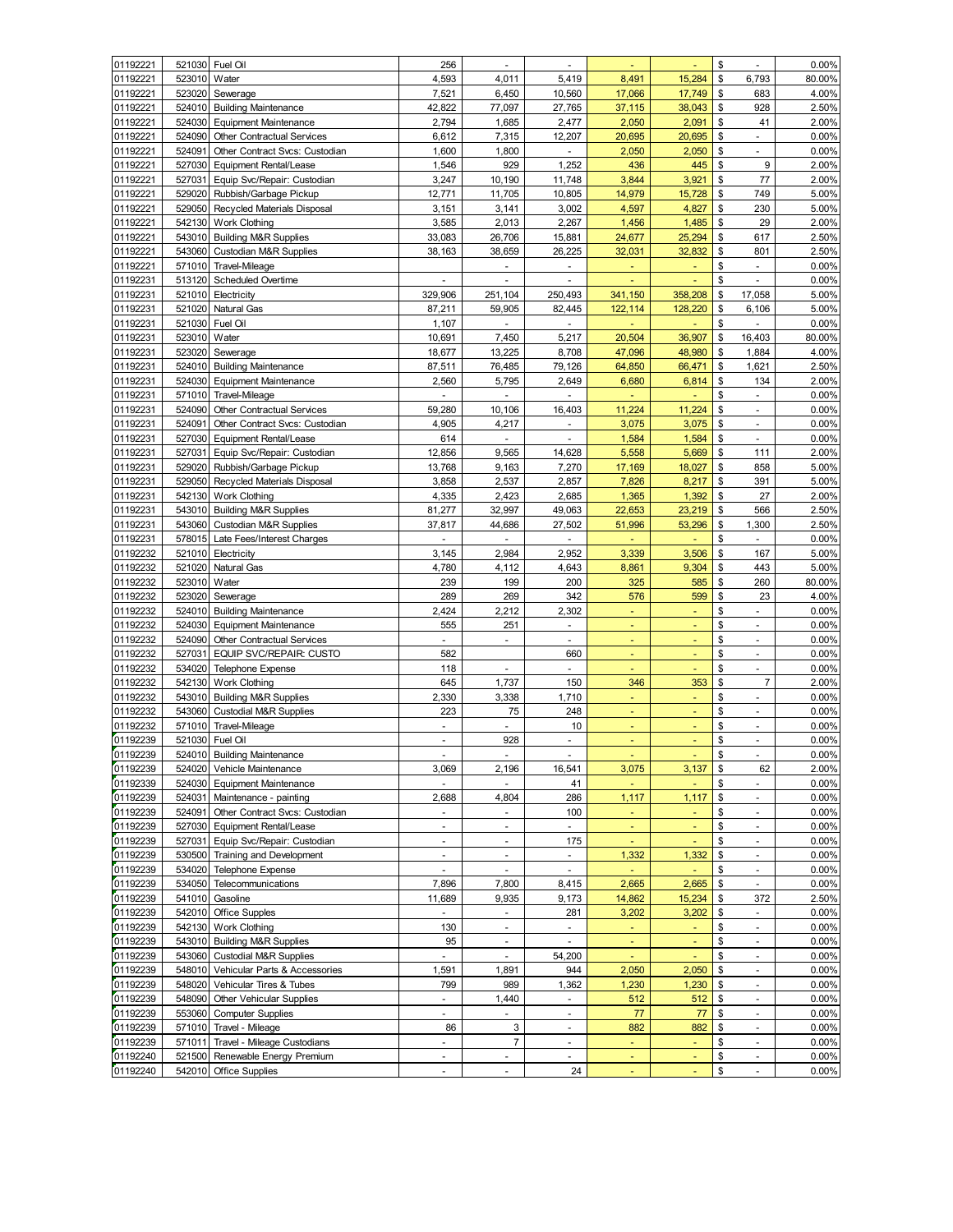|          | 542090       | <b>Other General Supplies</b>     |                                   |                          | 3,410                    |                |         | \$  | $\sim$                   | 0.00%    |
|----------|--------------|-----------------------------------|-----------------------------------|--------------------------|--------------------------|----------------|---------|-----|--------------------------|----------|
| 01192240 | 543060       | <b>Custodial M&amp;R Supplies</b> | Ĭ.                                |                          | 28,203                   |                |         | \$  | ä,                       | 0.00%    |
| 01192241 | 521010       | Electricity                       | 53,812                            | 47,075                   | 49,409                   | 3,717          | 3,903   | \$  | 186                      | 5.00%    |
| 01192241 | 521020       | Natural Gas                       | $\overline{\phantom{a}}$          | $\overline{\phantom{a}}$ | 88                       | 16,713         | 17,549  | \$  | 836                      | 5.00%    |
| 01192241 | 523010       | Water                             | 2,262                             | 1,949                    | 1,844                    | ٠              |         | \$  | $\blacksquare$           | 0.00%    |
| 01192241 | 523020       | Sewerage                          | 2,568                             | 2,275                    | 2,354                    |                |         | \$  | ä,                       | 0.00%    |
| 01192241 | 524010       | <b>Building Maintenance</b>       | 13,931                            | 7,860                    | 9,185                    | 2,562          | 2,626   | \$  | 64                       | 2.50%    |
|          | 524030       |                                   |                                   |                          |                          | ÷,             |         | \$. | $\mathbf{r}$             |          |
| 01192241 |              | <b>Equipment Maintenance</b>      |                                   | 259                      | 3,642                    |                |         |     |                          | 0.00%    |
| 01192241 | 524090       | Other Contractual Services        | 230                               | 197                      | ÷                        | 1,281          | 1,281   | \$  | $\overline{\phantom{a}}$ | 0.00%    |
| 01192241 | 524091       | Other Contract Svcs: Custodian    | 1,233                             | 600                      | 1,200                    | $\blacksquare$ | ٠       | \$  | $\sim$                   | 0.00%    |
| 01192241 | 527030       | Equipment Rental/Lease            | 808                               | 280                      | 70                       | ٠              |         | \$  | $\overline{\phantom{a}}$ | 0.00%    |
| 01192241 | 527031       | Equip Svc/Repair: Custodian       | 1,022                             | 148                      | ÷,                       | ä,             | ÷       | \$  | ä,                       | 0.00%    |
| 01192241 | 542130       | Work Clothing                     | 46                                | 653                      |                          |                |         | \$  | $\mathbf{r}$             | 0.00%    |
| 01192241 | 543010       | <b>Building M&amp;R Supplies</b>  | 2,043                             | 3,642                    | 4,356                    | 5,125          | 5,253   | \$  | 128                      | 2.50%    |
| 01192241 | 543060       | <b>Custodial M&amp;R Supplies</b> | 1,149                             | 5,877                    | 5,152                    | 5,125          | 5,253   | \$  | 128                      | 2.50%    |
| 01192242 | 521010       | Electricity                       | $\sim$                            | $\overline{\phantom{a}}$ | ÷                        | 29,925         | 31,421  | \$  | 1,496                    | 5.00%    |
| 01192242 | 521020       | Natural Gas                       | 15,983                            | 16,312                   | 16,943                   | 39,767         | 41,755  | \$  | 1,988                    | 5.00%    |
| 01192242 | 523010       | Water                             | $\overline{\phantom{a}}$          | $\overline{\phantom{a}}$ | $\frac{1}{2}$            | 3,000          | 5,400   | \$  | 2,400                    | 80.00%   |
| 01192242 | 523020       | Sewerage                          |                                   |                          | ÷,                       | 2,456          | 2,554   | \$  | 98                       | 4.00%    |
| 01192242 | 524010       | <b>Building Maintenance</b>       | 16,686                            | 10,929                   | 14,700                   | 5,740          | 5,884   | \$  | 143                      | 2.50%    |
| 01192242 | 524030       | <b>Equipment Maintenance</b>      |                                   | 259                      | 3,642                    |                |         | \$  | $\mathbf{r}$             | 0.00%    |
| 01192242 | 524090       | Other Contractual Services        | 1,807                             | 1,554                    | 4,012                    | 5,740          | 5,740   | \$  | $\mathcal{L}$            | 0.00%    |
| 01192242 | 524091       | Other Contract Svcs: Custodian    | 250                               | 355                      | 1,094                    | ÷              |         | \$  | $\overline{\phantom{a}}$ | 0.00%    |
|          | 524031       |                                   |                                   |                          |                          |                |         |     |                          |          |
| 01192242 |              | Equip Svc/Repair: Custodian       | 2,219                             | $\overline{\phantom{a}}$ | $\overline{\phantom{a}}$ | $\blacksquare$ | ٠       | \$  | $\blacksquare$           | 0.00%    |
| 01192242 | 527030       | EQUIPMENT RENTAL/LEASE            |                                   | 197                      | $\overline{a}$           |                |         | \$  | $\overline{\phantom{a}}$ | 0.00%    |
| 01192242 | 527031       | EQUIP SVC/REPAIR: CUSTO           | ÷,                                | 3,695                    | 2,349                    |                |         | \$  | $\overline{\phantom{a}}$ | 0.00%    |
| 01192242 | 542130       | Work Clothing                     | 620                               |                          | 764                      | 391            | 399     | \$  | 8                        | 2.00%    |
| 01192242 | 543010       | <b>Building M&amp;R Supplies</b>  | 2,429                             | 4,599                    | 1,913                    | 8,200          | 8,405   | \$  | 205                      | 2.50%    |
| 01192242 | 543060       | <b>Custodial M&amp;R Supplies</b> | 5,163                             | 10,619                   | 5,167                    | 8,200          | 8,405   | \$  | 205                      | 2.50%    |
| 01192242 | 578015       | Late Fees/Interest Charges        | $\overline{\phantom{a}}$          | $\overline{\phantom{a}}$ | $\overline{\phantom{a}}$ | ÷,             | ٠       | \$  | $\blacksquare$           | 0.00%    |
| 01192246 | 521010       | Electricity                       | 34,860                            | 36,333                   | 31,955                   | 42,000         | 44,100  | \$  | 2,100                    | 5.00%    |
| 01192246 | 521020       | Natural Gas                       | 340                               | 621                      | 1,506                    | ä,             | ٠       | \$  | ä,                       | 0.00%    |
| 01192246 | 521030       | Fuel Oil                          |                                   |                          |                          |                |         | \$  | ÷                        | 0.00%    |
| 01192246 | 523010       | Water                             | 223                               | 257                      | 259                      | 498            | 896     | \$  | 398                      | 80.00%   |
| 01192246 | 523020       | Sewerage                          | 669                               | 769                      | 776                      | 796            | 828     | \$  | 32                       | 4.00%    |
| 01192246 | 524010       | <b>Building Maintenance</b>       | 11,497                            | 9,549                    | 11,211                   | 9,481          | 9,718   | \$  | 237                      | 2.50%    |
| 01192246 | 524030       | <b>Equipment Maintenance</b>      | $\overline{\phantom{a}}$          | 259                      | ٠                        | ÷              |         | \$  | $\blacksquare$           | 0.00%    |
| 01192246 | 524090       | Other Contractual Services        | 16,287                            | 6,444                    | 1,225                    | 17,937         | 17,937  | \$  | $\overline{\phantom{a}}$ | 0.00%    |
| 01192246 | 524091       | Other Contract Svcs: Custodian    | 633                               |                          |                          |                |         | \$  | $\overline{\phantom{a}}$ | 0.00%    |
|          |              |                                   |                                   |                          | ä,                       | ä,             |         | \$  | ÷                        |          |
| 01192246 | 527030       | Equiptment Rental/Lease           |                                   | 35                       |                          |                |         |     |                          | 0.00%    |
| 01192246 | 527031       | Equipment Svc/Repair: Custodian   | 33                                | ÷,                       | 80                       | ÷,             |         | \$  | $\mathbf{r}$             | 0.00%    |
| 01192246 | 542130       | <b>Work Clothing</b>              | 248                               | ÷,                       | ä,                       |                |         | \$  | $\mathbf{r}$             | 0.00%    |
| 01192246 |              | 543010 Building M&R Supplies      | 2,366                             | 3,085                    | 1,010                    | 10,250         | 10,506  | \$  | 256                      | 2.50%    |
| 01192246 | 543060       | <b>Custodial M&amp;R Supplies</b> | 2,789                             | 4,483                    | 5,776                    | 6,867          | 7,039   | \$  | 172                      | 2.50%    |
| 01192246 | 524091       | Other Contract Svcs: Custodian    |                                   |                          |                          | ä,             | ÷.      | \$  | ÷,                       | 0.00%    |
| 01192247 | 521010       | Electricity                       |                                   |                          |                          |                |         |     |                          | 0.00%    |
| 01192247 |              |                                   | 1,803                             | 936                      | 931                      |                |         | \$  | $\blacksquare$           |          |
|          | 521020       | Natural Gas                       | 392                               |                          |                          |                |         | \$  | ÷                        | 0.00%    |
| 01192247 | 523010       | Water                             | 227                               | 114                      | 45                       |                |         | \$  | $\mathbf{r}$             | 0.00%    |
| 01192247 | 523020       |                                   | 348                               | 313                      | 200                      |                |         | \$  | $\blacksquare$           |          |
|          |              | Sewerage                          |                                   |                          |                          |                | ٠       |     | $\blacksquare$           | 0.00%    |
| 01192247 |              | 524010 Building Maintenance       | 650                               | $\blacksquare$           | 85                       | ÷<br>٠         |         | \$  |                          | 0.00%    |
| 01192247 | 527030       | Equipment Rental/lease            | 35                                |                          | 70                       |                |         | \$  | $\blacksquare$           | 0.00%    |
| 01192247 | 527031       | Equip Svc/repair: Custodians      |                                   | 289                      | $\pmb{0}$                |                |         | \$  | ÷,                       | 0.00%    |
| 01192247 |              | 542130 Work Clothing              | 451                               | 105                      | 745                      | 391            | 399     | \$  | 8                        | 2.00%    |
| 01192247 |              | 543010 Building M&R Supplies      | 45                                | 422                      | ÷,                       |                |         | \$  | $\sim$                   | 0.00%    |
| 01192247 | 543060       | Custodial M&R Supplies            | 784                               | 4,348                    | L.                       | L,             |         | \$  | $\overline{\phantom{a}}$ | 0.00%    |
| 01192261 | 521010       | Electricity                       | 119,472                           | 107,076                  | 100,895                  | 133,935        | 140,632 | \$  | 6,697                    | 5.00%    |
| 01192261 | 521020       | Natural Gas                       | 22,047                            | 21,001                   | 19,698                   | 22,591         | 23,721  | \$  | 1,130                    | 5.00%    |
| 01192261 | 523010       | Water                             | 3,637                             | 2,763                    | 1,369                    | 4,605          | 8,289   | \$  | 3,684                    | 80.00%   |
| 01192261 | 523020       | Sewerage                          | 5,975                             | 4,579                    | 1,959                    | 8,444          | 8,782   | \$  | 338                      | 4.00%    |
| 01192261 | 524010       | <b>Building Maintenance</b>       | 24,339                            | 38,862                   | 23,602                   | 41,341         | 42,375  | \$  | 1,034                    | 2.50%    |
| 01192261 | 529020       | Rubbish/Garbage Pickup            | $\overline{\phantom{a}}$          |                          |                          |                |         | \$  | $\overline{\phantom{a}}$ | 0.00%    |
| 01192261 | 529050       | Recycled Materials Disposal       | $\mathcal{L}_{\mathcal{A}}$       | ÷.                       |                          | ä,             |         | \$  | $\mathbb{Z}^+$           | 0.00%    |
| 01192261 | 524030       | <b>Equipment Maintenance</b>      | $\overline{\phantom{a}}$          | 259                      | $\blacksquare$           | 1,742          | 1,742   | \$  | $\sim$                   | $0.00\%$ |
| 01192261 | 524031       | Maintenance - painting            | $\Box$                            | ÷,                       | $\overline{\phantom{a}}$ | 820            | 820     | \$  | $\overline{\phantom{a}}$ | 0.00%    |
| 01192261 | 524090       | Other Contractual Services        |                                   | 21,084                   | 25,773                   | 26,124         | 26,124  | \$  | $\blacksquare$           | 0.00%    |
| 01192261 | 524091       | Other Contract Svcs: Custodian    | 3,385<br>$\overline{\phantom{a}}$ | 5,145                    | $\blacksquare$           | 13,786         |         | \$  | $\blacksquare$           | 0.00%    |
|          |              |                                   |                                   |                          |                          |                | 13,786  |     |                          |          |
| 01192261 | 527031       | Equip Svc/Repair: Custodian       | 5,868                             | 2,631                    | 5,741                    | 1,384          | 1,412   | \$  | 28<br>$\mathbf{r}$       | 2.00%    |
| 01192261 | 542130       | Work Clothing                     | 1,065                             | 653                      | 835                      | $\omega$       |         | \$  |                          | 0.00%    |
| 01192261 | 543010       | <b>Building M&amp;R Supplies</b>  | 10,542                            | 9,036                    | 13,123                   | 12,838         | 13,159  | \$  | 321                      | 2.50%    |
| 01192261 | 543060       | Custodian M&R Supplies            | 13,034                            | 15,404                   | 6,242                    | 10,916         | 11,189  | \$  | 273                      | 2.50%    |
| 01192261 | 571011       | Travel-Mileage                    | $\overline{\phantom{a}}$          | $\overline{\phantom{a}}$ | ÷,                       | ٠              | ٠       | \$  | $\blacksquare$           | 0.00%    |
| 01192261 | 578015       | Late Fees/Interest Charges        | $\overline{\phantom{a}}$          | $\blacksquare$           | ÷,                       |                |         | \$  | $\blacksquare$           | 0.00%    |
| 01192263 | 529020       | Rubbish/Garbage Pickup            | 2,100                             | 2,100                    | ÷.                       | 2,100          | 2,205   | \$  | 105                      | 5.00%    |
| 01192263 | 521010       | Electricity                       | 1,765                             | 1,591                    | 1,403                    | 2,940          | 3,087   | \$  | 147                      | 5.00%    |
| 01192263 | 521020       | Natural Gas                       | 2,813                             | 1,510                    | 4,171                    | 3,955          | 4,153   | \$  | 198                      | 5.00%    |
| 01192263 | 523010 Water |                                   | $\overline{\phantom{a}}$          | ٠                        | ÷,                       | 150            | 270     | \$  | 120                      | 80.00%   |
| 01192263 | 523020       | Sewerage                          | 232                               | 184                      | 125                      | 179            | 186     | \$  | 7                        | 4.00%    |
| 01192263 | 524010       | <b>Building Maintenance</b>       | 460                               | 695                      | 8,727                    | Ξ              | ÷.      | \$  | L,                       | 0.00%    |
| 01192263 | 542130       | Work Clothing                     |                                   |                          |                          |                |         | \$  | $\blacksquare$           | 0.00%    |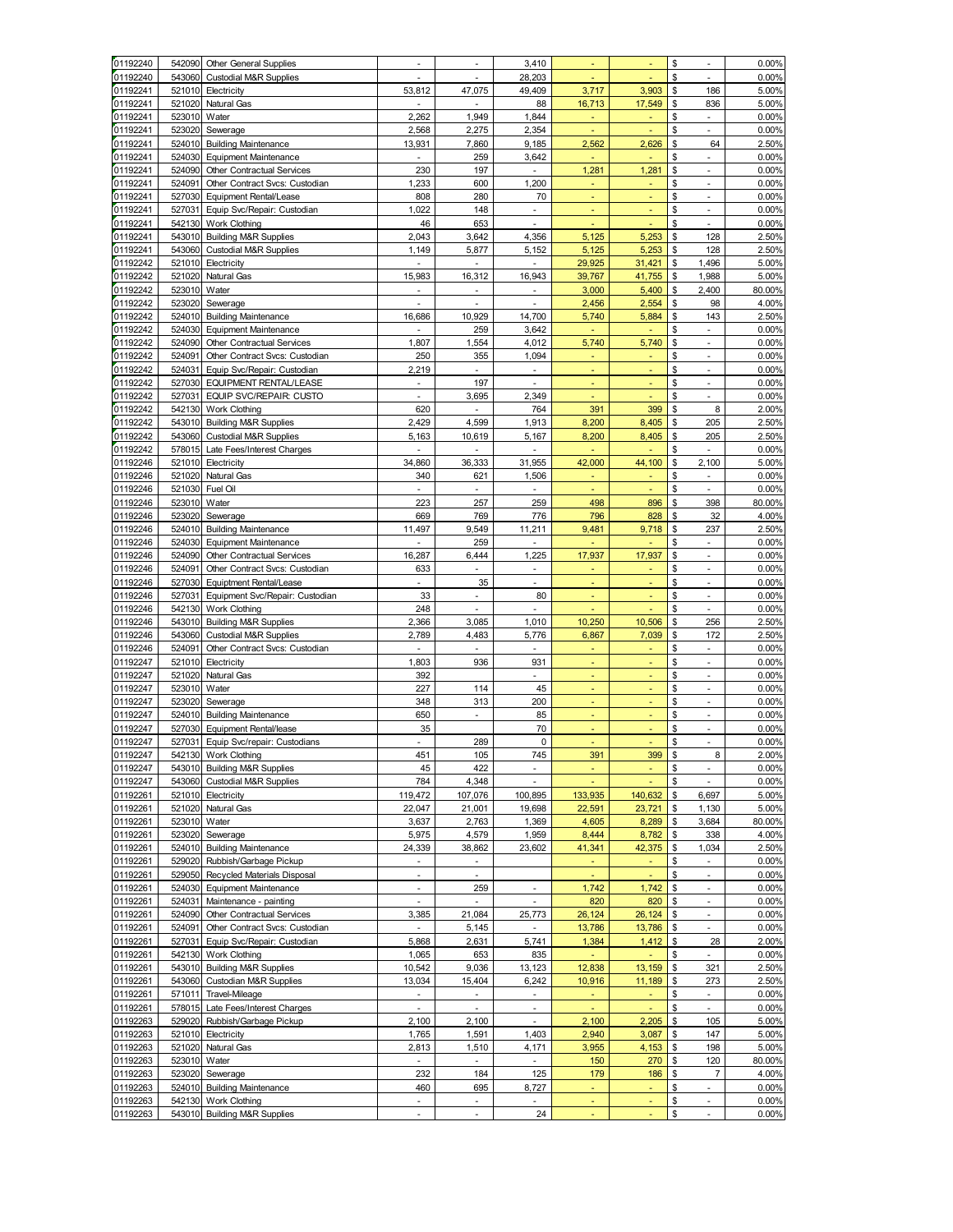| 01192275        | 521010 | Electricity                        | 19.689                       | 17,860                       | 18.519                   | 11,812      | 12.403      | \$ | 591                      | 5.00%  |
|-----------------|--------|------------------------------------|------------------------------|------------------------------|--------------------------|-------------|-------------|----|--------------------------|--------|
| 01192275        | 521020 | <b>Natural Gas</b>                 | 1.844                        | 1,653                        | 1,879                    | 8,475       | 8,899       | \$ | 424                      | 5.00%  |
| 01192275        | 521030 | Fuel Oil                           | $\overline{\phantom{a}}$     | $\qquad \qquad \blacksquare$ | $\overline{\phantom{a}}$ | ٠           |             | \$ | $\blacksquare$           | 0.00%  |
| 01192275        | 523010 | Water                              | 475                          | 386                          | 257                      | 750         | 1,350       | \$ | 600                      | 80.00% |
| 01192275        | 523020 | Sewerage                           | 814                          | 658                          | 380                      | 1,967       | 2,046       | \$ | 79                       | 4.00%  |
| 01192275        | 524010 | <b>Building Maintenance</b>        | 11,474                       | 8,937                        | 11,289                   | 13,069      | 13,396      | \$ | 327                      | 2.50%  |
| 01192275        | 524030 | <b>Equipment Maintenance</b>       | $\overline{\phantom{a}}$     | 259                          | ٠                        | ٠           |             | \$ | $\frac{1}{2}$            | 0.00%  |
| 01192275        | 524090 | <b>Other Contractural Services</b> | ٠                            | $\qquad \qquad \blacksquare$ | 3,262                    | 384         | 392         | \$ | 8                        | 2.00%  |
| 01192275        | 524091 | Other Contract Svcs: Custodian     | ۰                            | 700                          |                          | ٠           |             | \$ | ٠                        | 0.00%  |
| 01192275        | 527030 | <b>Equipment Rental/Lease</b>      | $\blacksquare$               | ٠                            | $\overline{\phantom{a}}$ | ٠           | ٠           | \$ | $\overline{\phantom{a}}$ | 0.00%  |
| 01192275        | 527031 | Equip Svc/Repair: Custodian        | 1,431                        | 2.643                        | 1.422                    | ٠           | ٠           | \$ | $\overline{\phantom{a}}$ | 0.00%  |
| 01192275        | 529020 | Rubbish/Garbage Pickup             | $\qquad \qquad \blacksquare$ |                              | ٠                        | 769         | 807         | \$ | 38                       | 5.00%  |
| 01192275        | 529050 | Recycled Materials Disposal        | ۰                            |                              | ۰.                       |             |             | \$ | ÷,                       | 0.00%  |
| 01192275        | 542130 | <b>Work Clothing</b>               | 221                          | 653                          | 769                      | 619         | 631         | \$ | 12                       | 2.00%  |
| 01192275        | 543010 | <b>Building M&amp;R Supplies</b>   | 2.255                        | 2,272                        | 1.372                    | 1.307       | 1,340       | \$ | 33                       | 2.50%  |
| 01192275        | 543060 | <b>Custodial M&amp;R Supplies</b>  | 4,951                        | 7,279                        | 5,010                    | 4,100       | 4,203       | \$ | 103                      | 2.50%  |
| 01192285        | 530500 | Training and Development           | 695                          | 881                          | 200                      | 512         | 512         | \$ | $\blacksquare$           | 0.00%  |
| 01192285        | 534010 | Postage                            | 8                            | ٠                            | ٠                        | 102         | 102         | \$ | $\sim$                   | 0.00%  |
| 01192285        | 534030 | Advertising - General              | $\overline{\phantom{a}}$     | ٠                            | ۰.                       |             |             | \$ | ÷,                       | 0.00%  |
| 01192285        | 542010 | <b>Office Supplies</b>             | 271                          | 518                          | 288                      | 1,423       | 1,423       | \$ | $\sim$                   | 0.00%  |
| 01192285        | 549090 | <b>Other Food Service Supplies</b> | 86                           | ٠                            | ٠                        | ٠           |             | \$ | $\sim$                   | 0.00%  |
| 01192285        | 542010 | <b>Food Service Supplies</b>       | ٠                            | ٠                            | ٠                        | ٠           | ٠           | \$ | ۰                        | 0.00%  |
| 01192285        | 571010 | Travel - Mileage                   | 46                           | 92                           | 21                       | ٠           |             | \$ | $\overline{\phantom{a}}$ | 0.00%  |
| 01192285 583120 |        | Office Machine Replacement         |                              |                              |                          | 3,000       | 3,000       | \$ | ۰                        | 0.00%  |
| 01192240 521500 |        | <b>Green Power Premium</b>         | 16.730                       | 19,086                       |                          |             |             | \$ | $\blacksquare$           | 0.00%  |
| 01192200        | 524090 | <b>Other Contractual Services</b>  |                              |                              |                          |             |             | \$ | ÷.                       | 0.00%  |
|                 |        | <b>Total Expenses</b>              | 3,311,570                    | 2,990,803                    | 3,000,534                | 3,615,792   | 3,661,629   | s. | 45,837                   | 1.27%  |
| 01192809        | 570000 | Encumbrances                       | 20.960                       |                              |                          |             |             |    | ٠                        |        |
|                 |        |                                    |                              |                              |                          |             |             |    |                          |        |
|                 |        | <b>Total Request</b>               | \$7,858,041                  | \$7.558.778                  | \$7.620.279              | \$8.497.166 | \$8,695,915 | S. | 198.749                  | 2.34%  |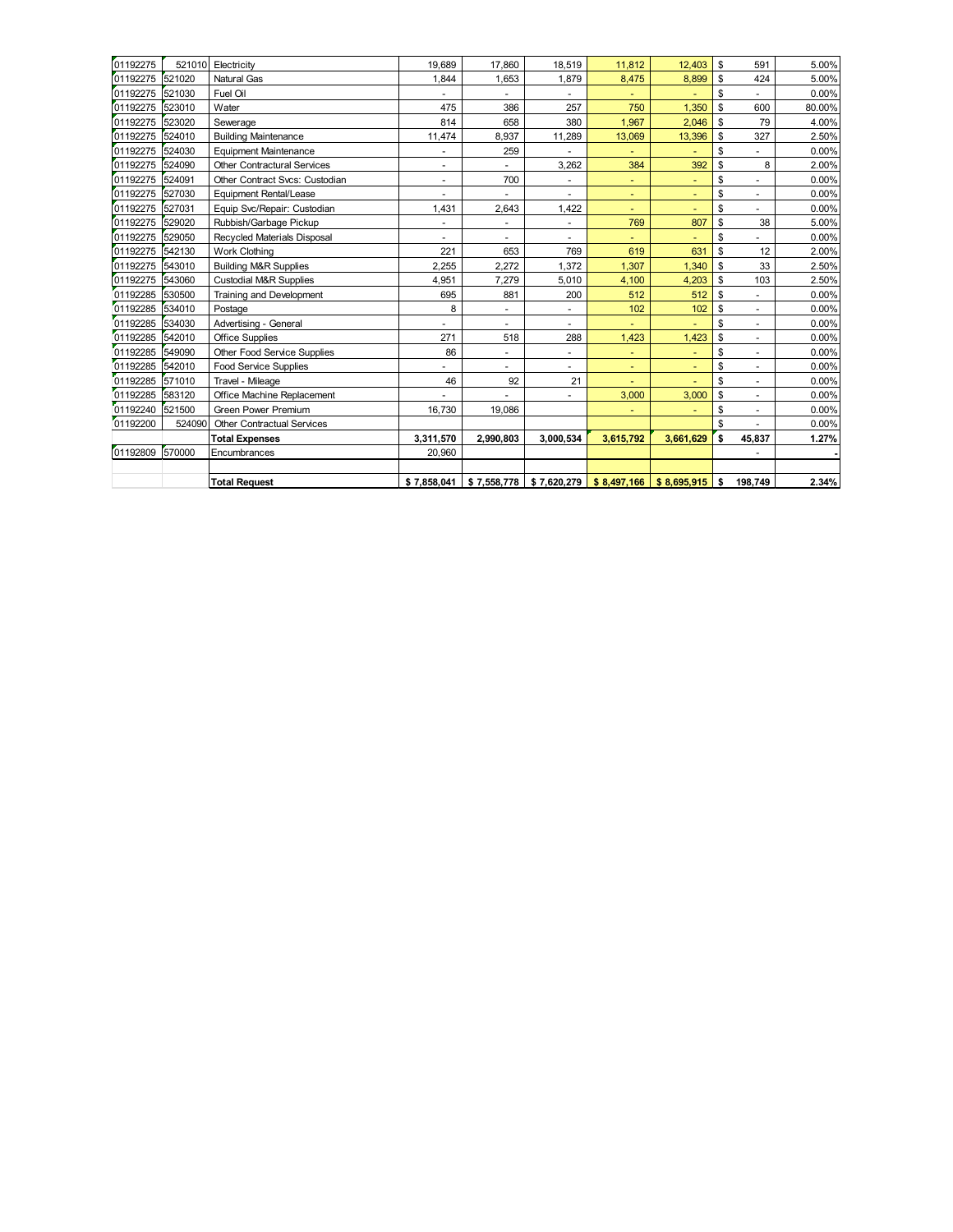

| DATE:           | <b>FMD-M-22603</b><br>November 29, 2021                       |
|-----------------|---------------------------------------------------------------|
| TO:             | Meghan Jop                                                    |
| FROM:           | Joseph F. McDonough, P.E. Software                            |
| CC:             | S. Strother, S. Gagosian, G. Remick, A. LaFrancesca, File     |
| <b>SUBJECT:</b> | Recommended FY23 Budgets: Office Lease for Land Use (UPDATED) |
| Filing No.:     | WFMD22.05, .29, .49                                           |

This memo summarizes FMD's recommended FY23 operational and cash-capital budgets associated with the proposed move of the so-called *Land Use* groups in Town Hall to leased office space starting sometime after July 1, 2022. Land Use occupies essentially the entire lower level of Town Hall and includes the following departments: Building, Planning, Zoning and NRC.

#### **Background**

Land Use groups have been adversely impacted by the poor building conditions in the lower basement level of Town Hall for years, including high humidity/mold, leaking/unreliable heating system, a sewage backup and lack of space. These departments were supposed to be moved into the proposed new Town Hall Annex; however, in spring 2020, the Select Board decided to indefinitely postpone the Annex project and instead focus the Town's efforts on the Town Hall Renovation Project. For a number of reasons, including the very poor working conditions in the basement, limited space and a desire to retain the core/traditional departments in Town Hall (Assessor, Clerk, Treasurer, etc.), the Select Board felt it most appropriate to move the Land Use groups into leased space, similar to FMD's space which we've successfully occupied for 6+ years. The move into leased office space was initially planned as part of the FY22 budget with an assumed July 1, 2021 start; however, COVIDrelated budget impacts required that the lease be delayed. This FY23 request would allow the lease to begin as early as July 2022, depending upon fit-up required and moving details.

#### **Budgets**

Moving into leased space in 2022 will require that FY23 operational and cash-capital budgets be established in the Select Board's budgets to pay for the lease cost and all other related expenditures. We believe the Select Board's budgets are the appropriate location to establish these budgets as these are "Town Hall" departments. Of note is that the operational and cash-capital costs for FMD's 2015 move into leased office space were carried in our own budget.

> *Town of Wellesley Facilities Management Department*  ■ 888 Worcester Street, Suite 370 ■ Wellesley, MA 02482 ■ (781)431-1019 *tel* ■ (781)489-4266 fax ■

G:\FAC\_OFFICE\General and Administration\Budget\Operations Budget\FY23 Budget\Land Use Lease\_FY23 Budgetary\Recommended FY23 Budgets for Land Use Lease\_UPDATED\_112921.doc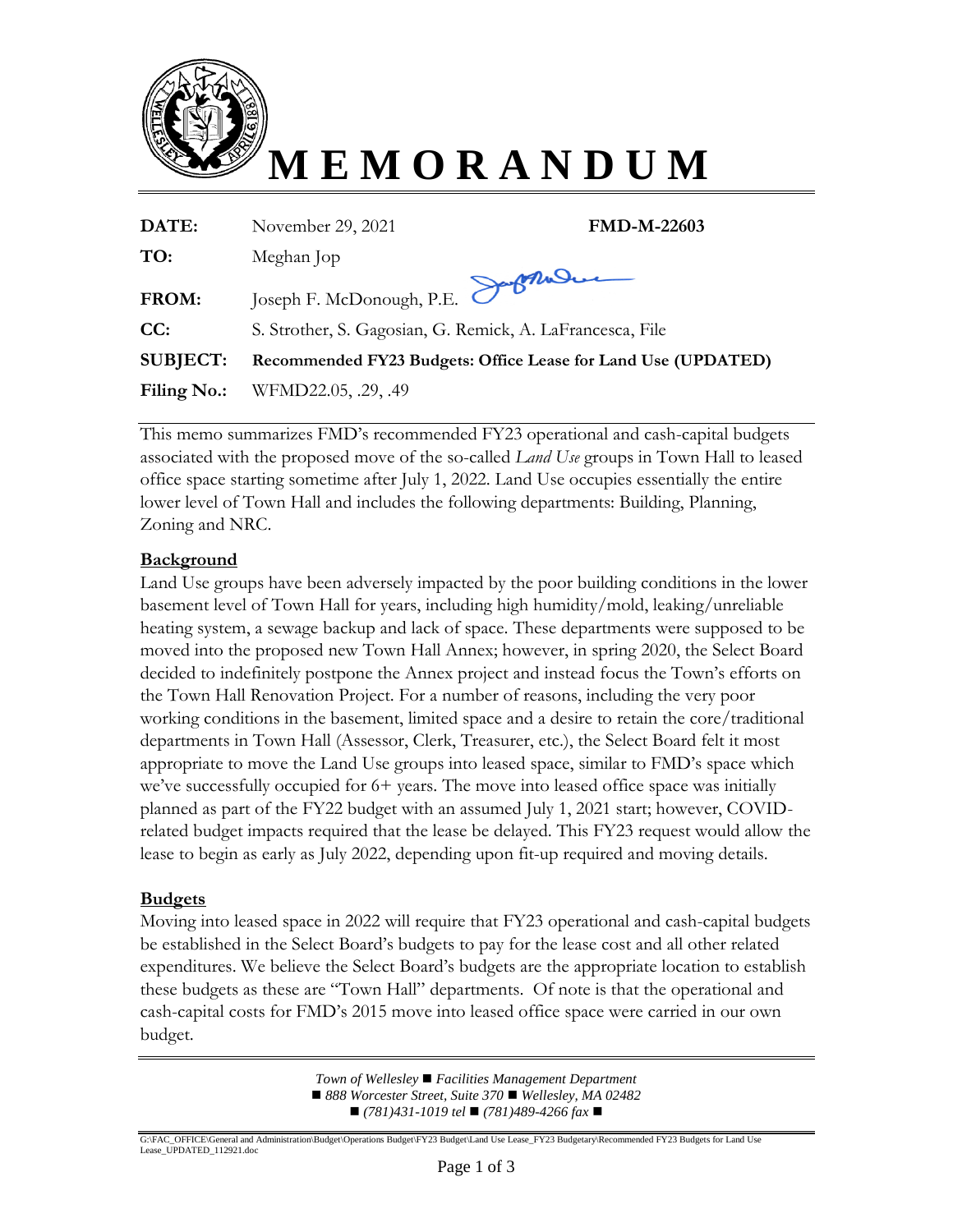

A "Request for Proposals-RFQ" procurement process in accordance with MGL 30B will be required to solicit proposals from prospective property owners for the new leased space – similar to what was followed in 2015 and 2020 for FMD's lease at 888 Worcester Street. Both of our leases were for an initial 3-year period, with a Town option for an additional 2 years, which we exercised. We expect the Land Use group lease would also be for a 3 to 5 year duration. Our lease is for a fixed lease rate over the full 5-year period and is all-inclusive (utilities, custodial, maintenance, grounds, parking, etc.). We expect to include similar requirements in the RFQ for the Land Use lease.

At the end of this memo is a spreadsheet that summarizes FMD's estimated costs associated with the proposed Land Use Group lease. Because the location of the new leased space will not be known until the RFP process is completed (January/February 2022), FMD had to make assumptions about the space. For the purpose of developing conceptual budgets we assumed space that is currently available for lease on the First Floor here at 888 Worcester Street; *knowing that it may not be when the RFQs are solicited.* 

The lease cost itself for 4,800 sf of "rentable space" would need to be included in a new line item to be established in the Select Board's FY23 operational budget. Using similar rates to FMD's, **we have estimated this expense to be about \$151,000 for the first full year** (assumes July 1, 2022 lease start), and the rate would be fixed until June 30, 2027.

There are a number of one-time expenses associated with the lease which need to be included in the Select Board's FY23 cash-capital budget, including costs for: furniture (much of the Building Department's will be reused), minor construction fit-up (new partitions/doors), phone/data/switches/fiber and moving, **for a total FY23 cash-capital request of \$247,000.**

#### **Impacts on Renovation Project**

The only potential impact the proposed Land Use lease would have on the Renovation Project would be **if the lease were not approved as part of the FY23 budget and the Renovation Project moves forward.** Under this scenario, the Land Use groups would still need to vacate Town Hall, so the cost to *temporarily* move them (18 to 24 months) would need to be added to the construction swing space cost for the project. The construction swing space move is not anticipated to occur until about March 2023. The impacts are that the Land Use groups would be delayed by nine months from having suitable workspace, and more importantly, would need to repeat the RFQ process to find more permanent lease space in 18 to 24 months.

Please let me know if you would like to meet and discuss in more detail.

*Town of Wellesley Facilities Management Department*  ■ 888 Worcester Street, Suite 370 ■ Wellesley, MA 02482 ■ (781)431-1019 *tel* ■ (781)489-4266 fax ■

G:\FAC\_OFFICE\General and Administration\Budget\Operations Budget\FY23 Budget\Land Use Lease\_FY23 Budgetary\Recommended FY23 Budgets for Land Use Lease\_UPDATED\_112921.doc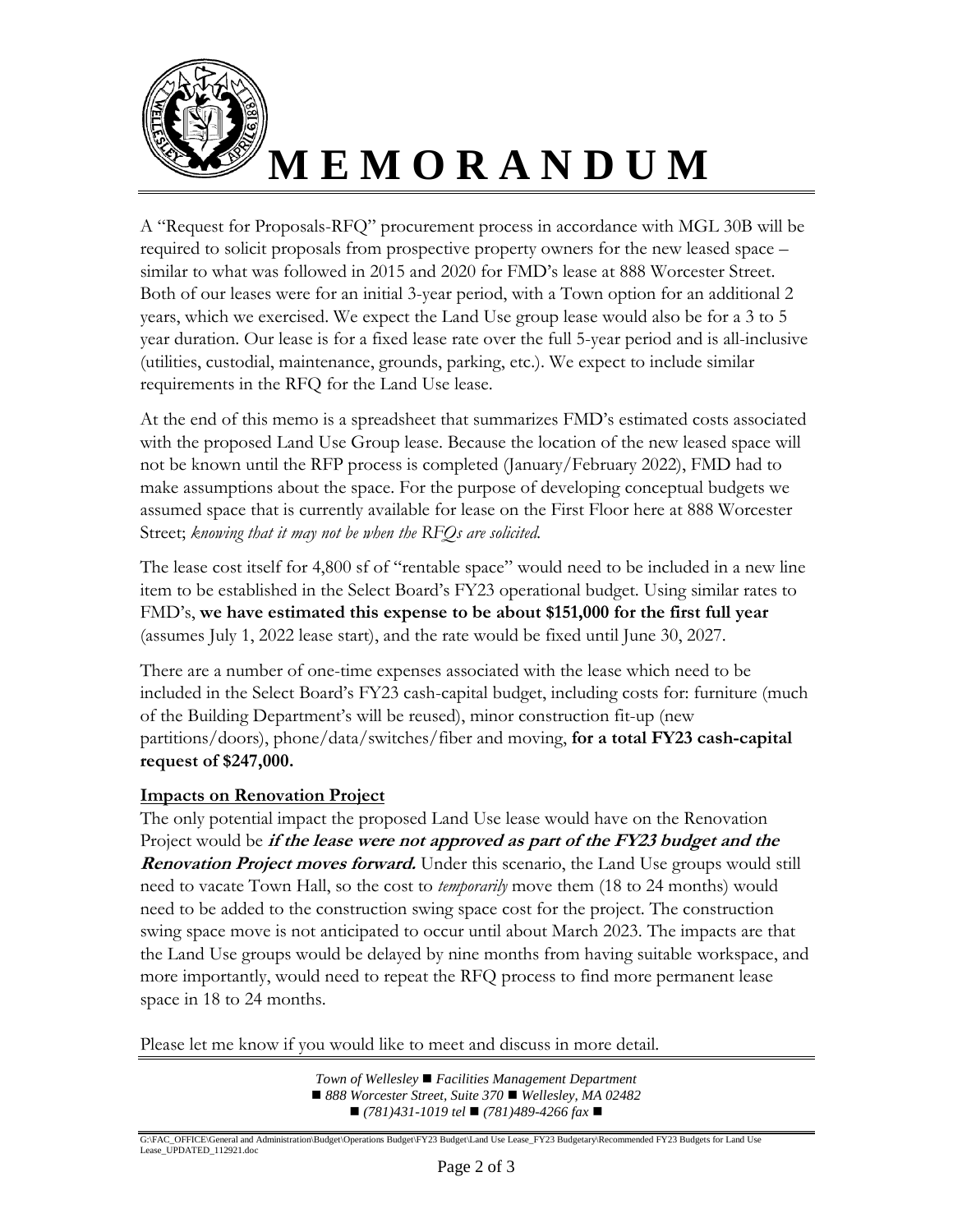

11/29/2021

| FY23 Operational & Cash-Capital Budgets                  | <b>Budget Appropriation</b> |                    |                     |                     |                    |         |  |
|----------------------------------------------------------|-----------------------------|--------------------|---------------------|---------------------|--------------------|---------|--|
| <b>Land Use Group Lease</b>                              |                             | <b>Operational</b> |                     | <b>Cash-Capital</b> | <b>TOTAL</b>       |         |  |
|                                                          |                             |                    |                     |                     |                    |         |  |
| <b>LEASE</b>                                             | \$                          | 129,600            | \$                  | ä,                  | \$                 | 129,600 |  |
| Annual lease cost (4,800 sf "rentable" space at \$27/sf) | \$                          | 129,600            |                     |                     | \$                 | 129,600 |  |
| DATA/PHONE/FIBER                                         | \$                          |                    | \$                  | 28,900              | \$                 | 28,900  |  |
| Data                                                     |                             |                    | \$                  | 2,400               | \$                 | 2,400   |  |
| <b>Phones</b>                                            |                             |                    | \$                  | 10,000              | \$                 | 10,000  |  |
| Fiber                                                    |                             |                    | \$                  | 6,000               | \$                 | 6,000   |  |
| <b>Switches</b>                                          |                             |                    | \$                  | 10,500              | \$                 | 10,500  |  |
| <b>FURNITURE</b>                                         | \$                          | Ξ                  | \$                  | 78,000              | \$                 | 78,000  |  |
| <b>Building Department</b>                               |                             |                    | \$                  | 12,500              | \$                 | 12,500  |  |
| <b>Planning Department</b>                               |                             |                    | $\dot{\mathsf{S}}$  | 15,000              | \$                 | 15,000  |  |
| <b>NRC Department</b>                                    |                             |                    | \$                  | 12,500              | \$                 | 12,500  |  |
| <b>Zoning Department</b>                                 |                             |                    | \$                  | 7,500               | Ś                  | 7,500   |  |
| Misc. Common Areas (Conf. Rms, Reception)                |                             |                    | \$                  | 30,500              | \$                 | 30,500  |  |
|                                                          |                             |                    |                     |                     |                    |         |  |
| <b>CONSTRUCTION FIT-UP</b>                               |                             |                    | \$                  | 87,000              | \$                 | 87,000  |  |
| <b>Designer</b>                                          | \$                          |                    | \$                  | 12,000              | \$                 | 12,000  |  |
| Construction                                             | \$                          |                    | \$                  | 75,000              | \$                 | 75,000  |  |
|                                                          |                             |                    |                     |                     |                    |         |  |
| <b>MISCELLANEOUS</b>                                     | \$                          | 7,500              | \$                  | 1,500               | \$                 | 9,000   |  |
| Copier (leased)                                          | \$                          | 3,000              | Ś                   |                     | \$                 | 3,000   |  |
| Postage machine (leased)                                 | \$                          | 500                | \$                  | ä,                  | \$                 | 500     |  |
| Entry Department Graphics ("TOW Land Use Depts")         |                             |                    | \$                  | 1,500               | \$                 | 1,500   |  |
| Comcast (cable and Internet)                             | \$                          | 3,000              |                     |                     | \$                 | 3,000   |  |
| Verizon (phone)                                          | \$                          | 1,000              |                     |                     | \$                 | 1,000   |  |
| MIIA insurance (TBD)                                     |                             |                    |                     |                     | Ś                  |         |  |
| <b>MOVING EXPENSES</b>                                   | $\dot{\mathsf{s}}$          |                    | $\ddot{\mathsf{s}}$ | 10,000              | $\mathsf{\hat{S}}$ | 10,000  |  |
| <b>Moving Expenses</b>                                   | \$                          | L.                 | \$                  | 10,000              | \$                 | 10,000  |  |
|                                                          |                             |                    |                     |                     |                    |         |  |
| <b>CONTINGENCIES</b>                                     | \$                          | 13,710             | \$                  | 41,080              | \$                 | 54,790  |  |
| Operational Budget (10%)                                 | \$                          | 13,710             |                     |                     | \$                 | 13,710  |  |
| Cash-Capital Budget (10%)                                |                             |                    | Ś                   | 41,080              | Ś                  | 41,080  |  |
| <b>TOTAL ESTIMATED BUDGET</b>                            | $\ddot{\bm{\zeta}}$         | 150,810            | Š.                  | 246,480             | \$                 |         |  |
| <b>RECOMMENDED SELECT BOARD REQUESTS FOR TOWN HALL</b>   |                             | \$151,000          |                     | \$247,000           |                    |         |  |

*Town of Wellesley Facilities Management Department*  ■ 888 Worcester Street, Suite 370 ■ Wellesley, MA 02482 *(781)431-1019 tel (781)489-4266 fax* 

G:\FAC\_OFFICE\General and Administration\Budget\Operations Budget\FY23 Budget\Land Use Lease\_FY23 Budgetary\Recommended FY23 Budgets for Land Use Lease\_UPDATED\_112921.doc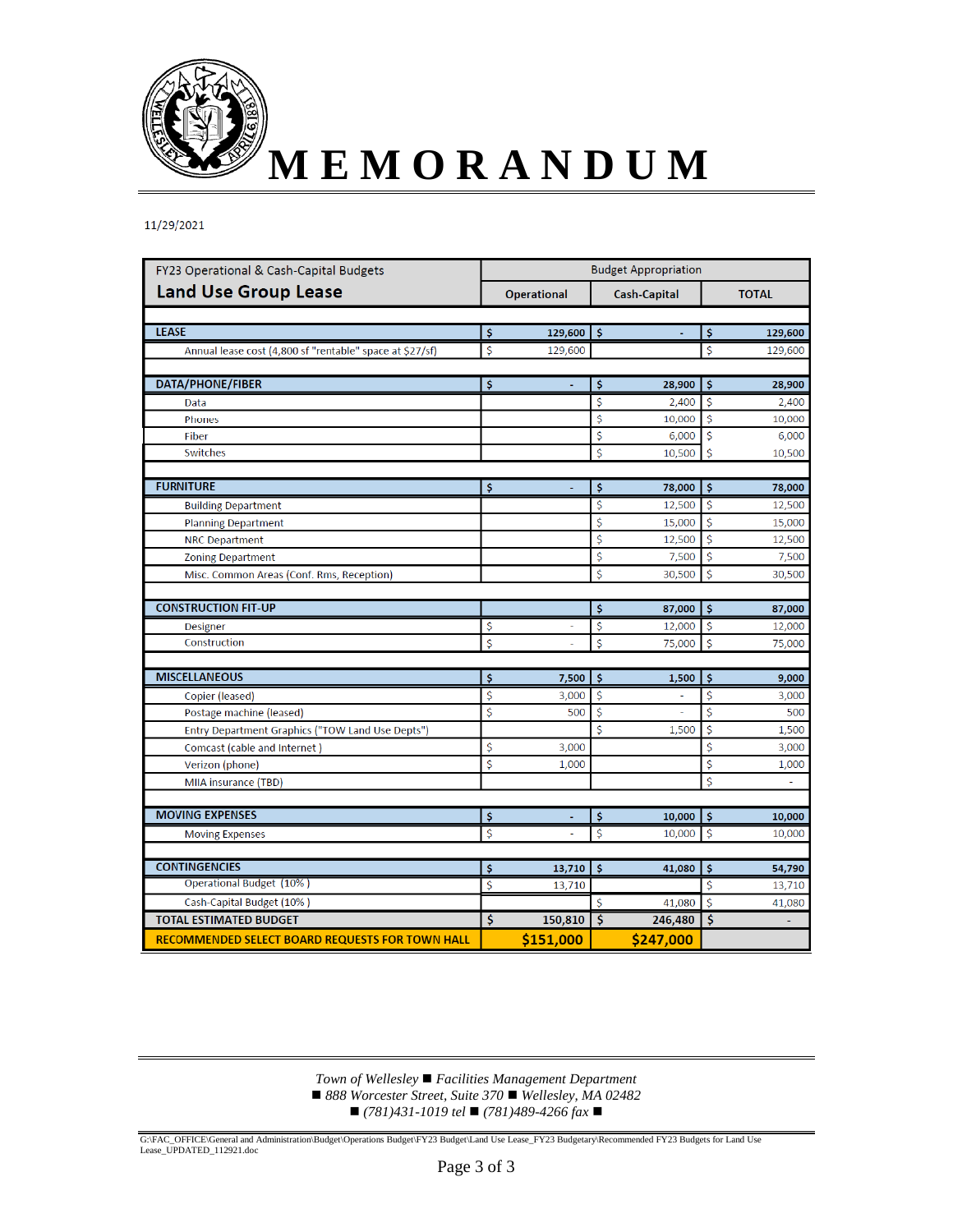

# **Land Use Dept. Relocation Operating Request**

Department: Land Use Departments

Department Head: Meghan Jop, Executive Director

# **DEPARTMENT**

|     | <b>EXPENDITURES</b> |                     | <b>FY19</b>   |                          | <b>FY20</b>              | <b>FY21</b>              | <b>FY22</b>              | <b>FY23</b>    | \$ Variance |
|-----|---------------------|---------------------|---------------|--------------------------|--------------------------|--------------------------|--------------------------|----------------|-------------|
| Org | Obj                 |                     | <b>Actual</b> |                          | <b>Actual</b>            | <b>Actual</b>            | <b>Budget</b>            | <b>Request</b> | FY22-23     |
|     |                     | <b>Annual Lease</b> |               | $\blacksquare$           | $\blacksquare$           | $\overline{\phantom{0}}$ | $\overline{\phantom{0}}$ | 142,560        | 142,560     |
|     |                     | Copier              |               | $\blacksquare$           | $\overline{\phantom{0}}$ | $\blacksquare$           | $\blacksquare$           | 3,300          | 3,300       |
|     |                     | Postage Machine     |               | $\blacksquare$           | $\overline{\phantom{0}}$ | $\overline{\phantom{a}}$ | $\overline{\phantom{0}}$ | 550            | 550         |
|     |                     | Cable and Internet  |               | $\overline{\phantom{0}}$ | $\overline{\phantom{0}}$ | $\overline{\phantom{a}}$ | ۰.                       | 3,300          | 3,300       |
|     |                     | Phone               |               | $\blacksquare$           | $\overline{\phantom{0}}$ | $\blacksquare$           | $\blacksquare$           | 1.100          | 1,100       |
|     |                     |                     |               | $\sim$                   | $\blacksquare$           | ٠                        | $\sim$                   | 150,810<br>S   | 150,810     |
|     |                     |                     |               |                          |                          |                          |                          |                |             |